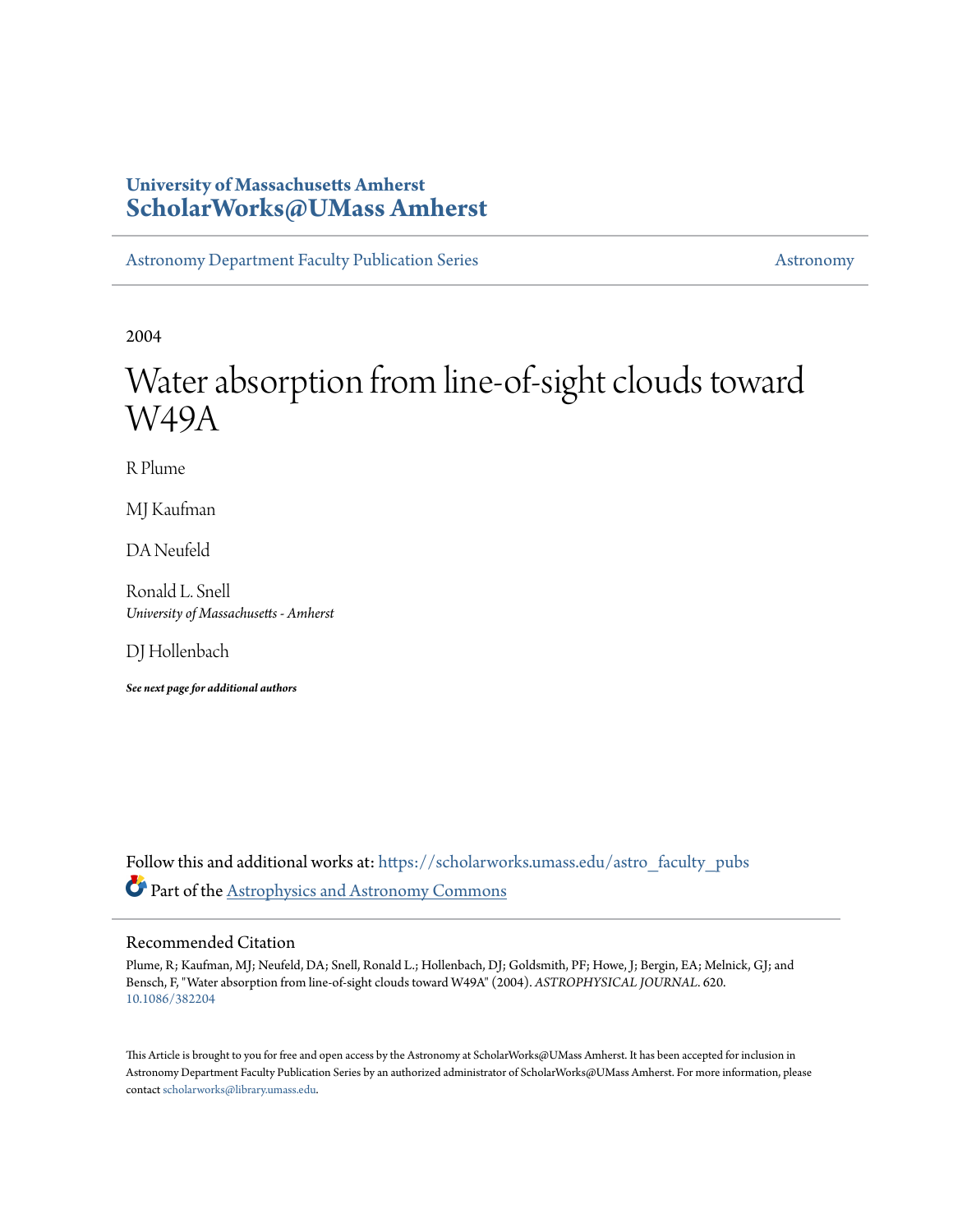#### **Authors**

R Plume, MJ Kaufman, DA Neufeld, Ronald L. Snell, DJ Hollenbach, PF Goldsmith, J Howe, EA Bergin, GJ Melnick, and F Bensch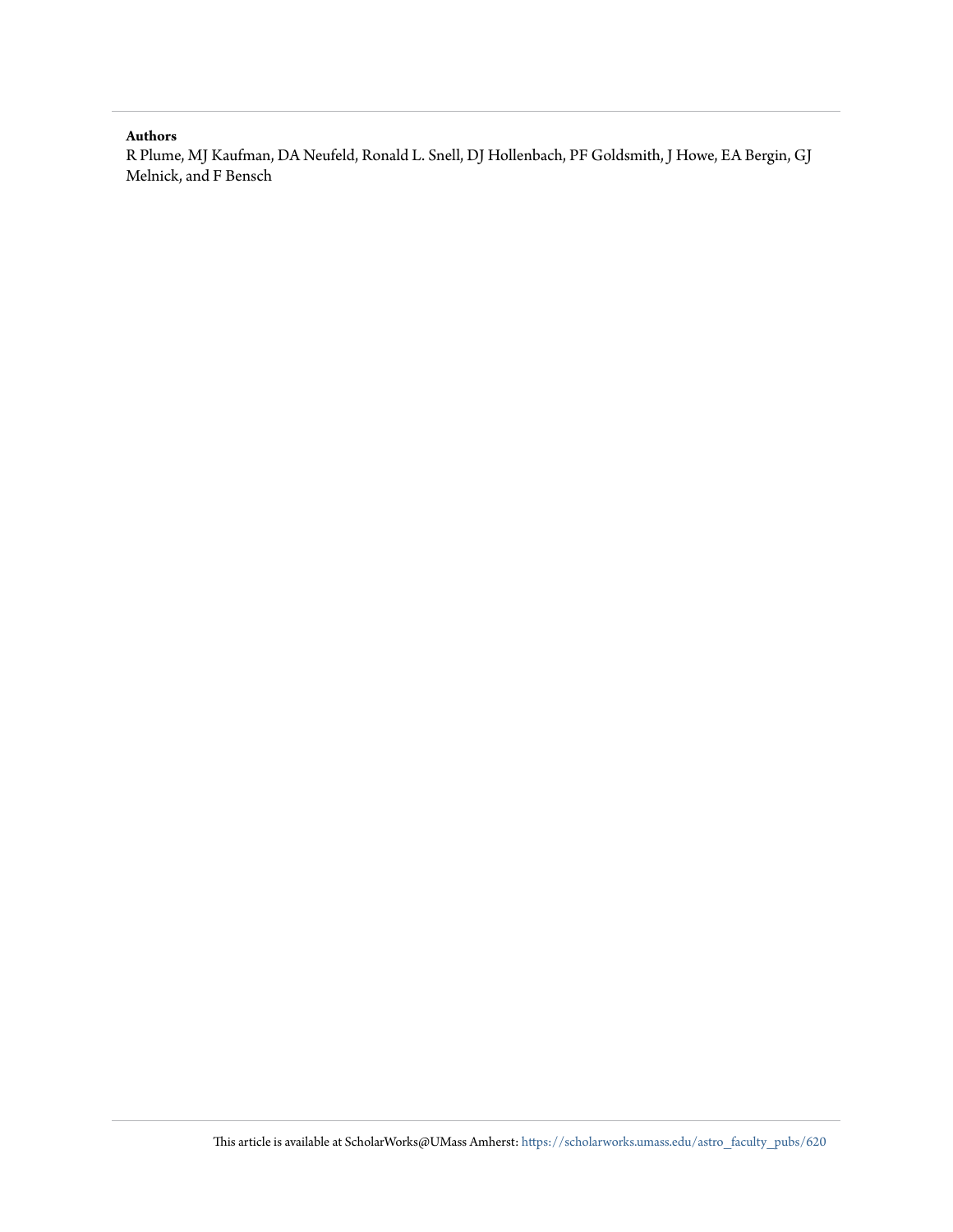## Water Absorption From Line-of-Sight Clouds Toward W49A

René Plume<sup>1</sup>, Michael J. Kaufman<sup>2</sup>, David A. Neufeld<sup>3</sup>, Ronald L. Snell<sup>4</sup>, David J.

Hollenbach<sup>5</sup>, Paul F. Goldsmith<sup>6</sup>, John Howe<sup>4</sup>, Edwin A. Bergin<sup>7</sup>, Gary J. Melnick<sup>7</sup>, and Frank Bensch<sup>7</sup>

#### ABSTRACT

We have observed 6 clouds along the line-of-sight toward W49A using the Submillimeter Wave Astronomy Satellite (SWAS) and several ground-based observatories. The ortho-H<sub>2</sub>O  $1_{10} \rightarrow 1_{01}$  and OH (1665 and 1667 MHz) transitions are observed in *absorption*, whereas the low-J CO, <sup>13</sup>CO, and  $C^{18}O$ lines, as well as the [C I]  ${}^{3}P_{1} - {}^{3}P_{0}$  transition, are seen in *emission*. The emission lines allow us to determine the gas density (n  $\sim 1500 - 3000$  cm<sup>-3</sup>) and CO column densities  $(N(CO) \sim 7.9 \times 10^{15} - 2.8 \times 10^{17} \text{ cm}^{-2})$  using a standard Large Velocity Gradient analysis.

By using both the  $o-H_2^18O$  and  $o-H_2O$  absorption lines, we are able to constrain the column-averaged o-H2O abundances in each line-of-sight cloud to within about an order of magnitude. Assuming the standard  $N(H_2)/N(CO)$ ratio of 10<sup>4</sup>, we find N(o-H<sub>2</sub>O)/N(H<sub>2</sub>) =  $8.1 \times 10^{-8} - 4 \times 10^{-7}$  for three clouds with optically thin water lines. In three additional clouds, the  $H_2O$  lines are saturated so we have used observations of the  $H_2^{18}O$  ground-state transition to find upper limits to the water abundance of  $8.2 \times 10^{-8} - 1.5 \times 10^{-6}$ . We measure

<sup>1</sup>Department of Physics & Astronomy, University of Calgary, 2500 University Dr. NW, Calgary, AB, T2N-1N4, Canada

<sup>2</sup>Department of Physics, San Jose State University, One Washington Square, San Jose, CA 95192

<sup>3</sup>Department of Physics and Astronomy, Johns Hopkins University, 3400 N. Charles Street, Baltimore MD 21218

<sup>4</sup>Department of Astronomy, University of Massachussetts, Amherst, Lederle Graduate Research Tower, MA 01003

<sup>5</sup>NASA Ames Research Center, MS 245-3, Moffett Field, CA 94035

<sup>6</sup>NAIC, Department of Astronomy, Cornell University, Ithaca, NY 14853

<sup>7</sup>Harvard–Smithsonian Center for Astrophysics, 60 Garden St., Cambridge, MA 02138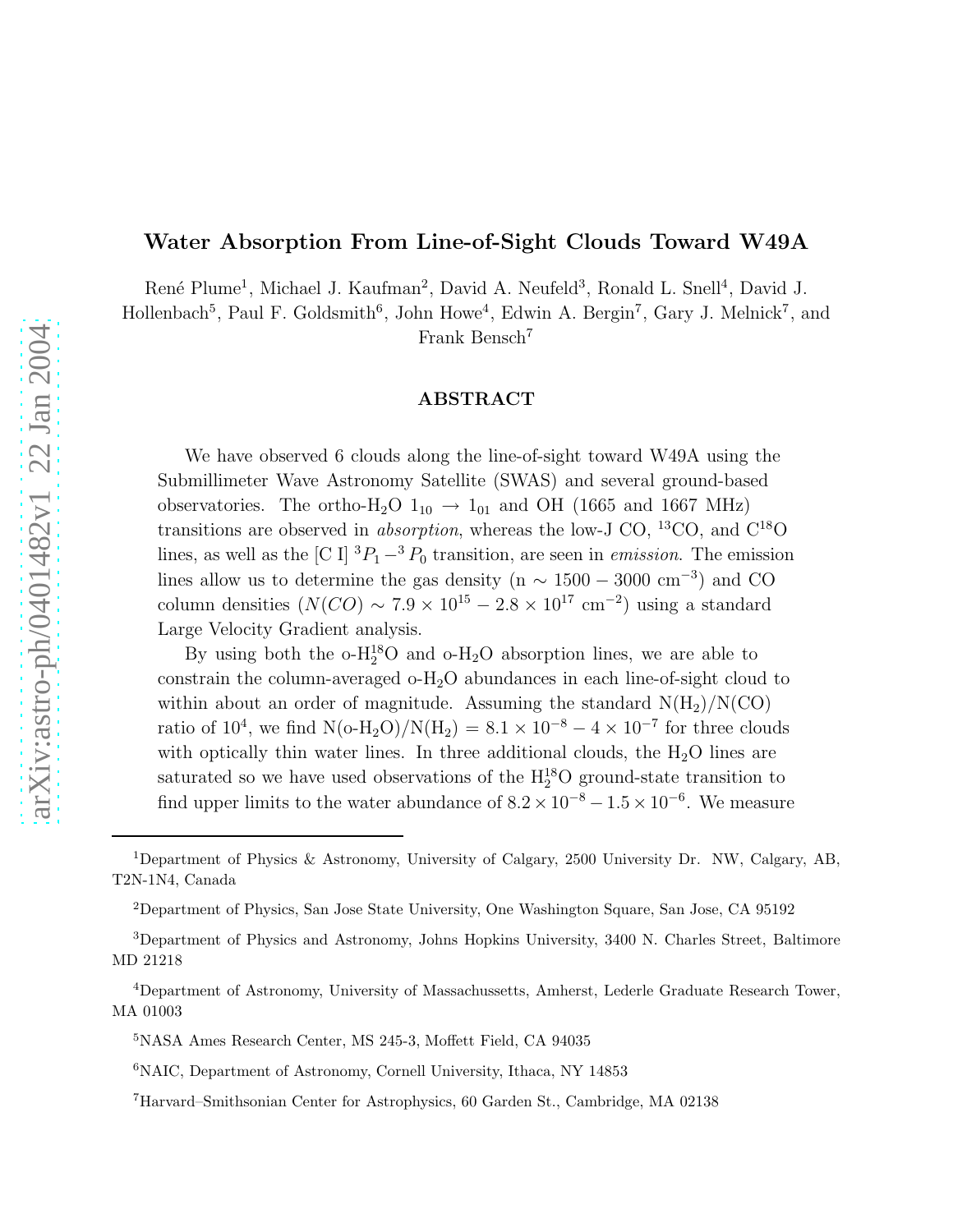the OH abundance from the average of the 1665 and 1667 MHz observations and find  $N(OH)/N(H_2) = 2.3 \times 10^{-7} - 1.1 \times 10^{-6}$ . The o-H<sub>2</sub>O and OH abundances are similar to those determined for line-of-sight water absorption features towards W51 and Sgr B2 but are higher than those seen from water emission lines in molecular clouds. However, the clouds towards W49 have lower ratios of OH relative to  $H_2O$  column densities than are predicted by simple models which assume that dissociative recombination is the primary formation pathway for OH and  $H_2O$ . Building on the work of Neufeld et al. (2002), we present photo-chemistry models including additional chemical effects, which can also explain the observed OH and  $H_2O$  column densities as well as the observed  $H<sub>2</sub>O/CO$  abundance ratios.

Subject headings: ISM:abundances ISM:individual(W49) ISM:molecules ISM:clouds stars:formation

#### 1. Introduction

Since its launch in 1998 December, the Submillimeter Wave Astronomy Satellite (SWAS) has observed emission from the ground-state  $(1_{10} \rightarrow 1_{01})$  transition of ortho-H<sub>2</sub>O (hereafter o-H2O) in a number of molecular clouds (e.g. Melnick et al. 2000a; Snell et al. 2000a, 2000b). While it has been possible to determine the  $H_2O$  abundances from the SWAS observations, these analyses depend on the often poorly contrained gas densities and temperatures. Observations of absorption from the o-H2O ground-state transition, however, have the advantage that the column density is simply proportional to the optical depth in the line. Therefore, the  $H_2O$  abundance can be derived without precise knowledge of the temperature or density of the absorbing gas.

In this paper we present observations of water absorption toward the molecular cloud complex W49A. W49 is 11.4 kpc from the Sun and 8.1 kpc from the Galactic Center (Gwinn et al. 1992). It consists of a supernova remnant (W49B) and an HII region (W49A) separated by <sup>∼</sup> <sup>12</sup>′ . W49A has long been known as a site of extremely active star formation, due to its association with one of the most powerful  $H_2O$  masers in the Galaxy (Genzel et al. 1978), and the fact that it is one of the most luminous regions in the Galaxy ( $L_{bol} \sim 10^7$  L<sub>⊙</sub>; Ward-Thompson & Robson 1990). Physically, W49A is composed of a number of optically obscured, compact HII regions surrounded by a massive molecular cloud ( $M > 10^5$  M<sub>☉</sub>; Mufson & Liszt 1977). W49A is broken up into three main IR peaks; W49SW, W49SE and, the strongest, W49NW (more commonly named W49N; Harvey et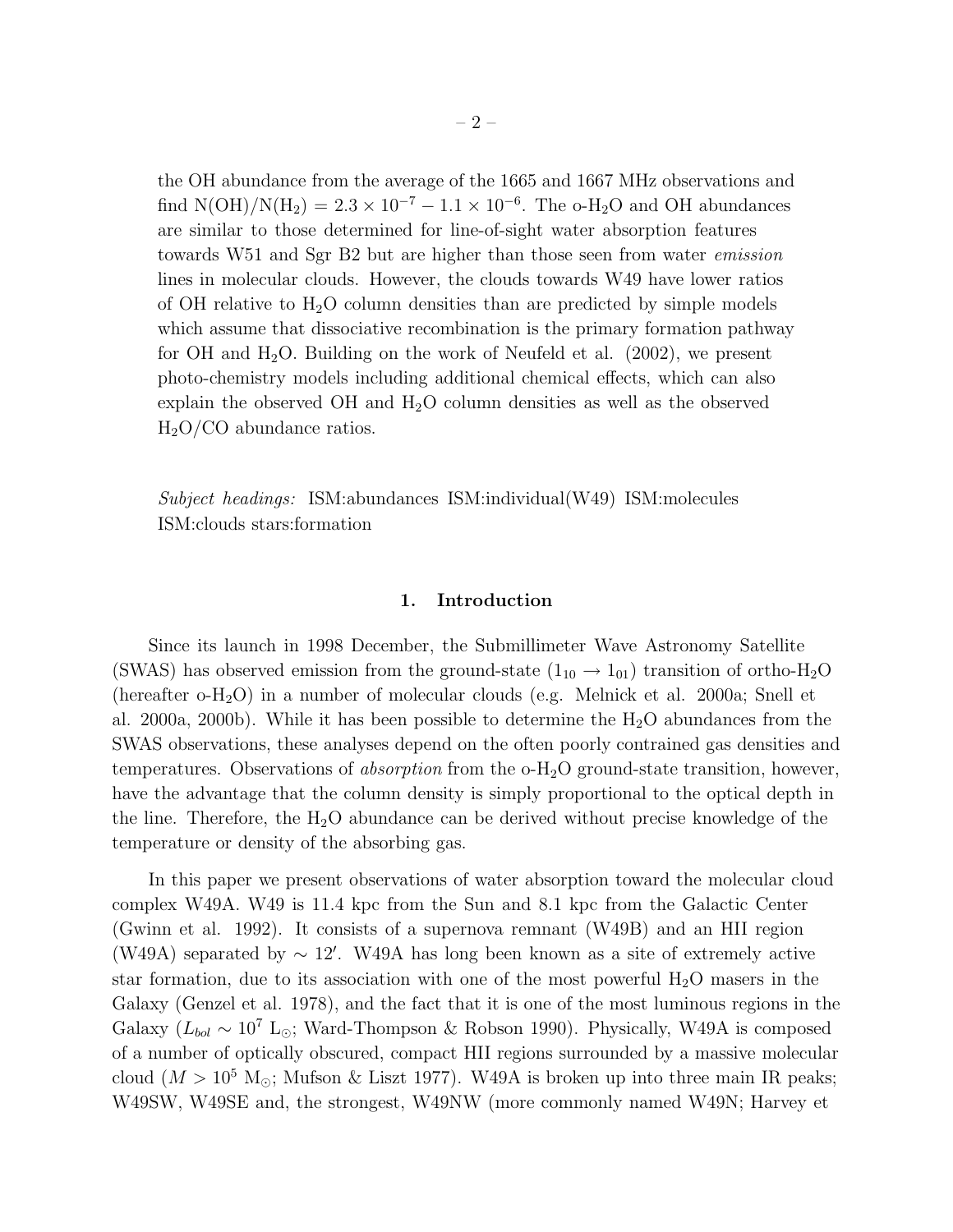al. 1977). The continuum emission from W49A has also been observed at 350, 800, and 1100  $\mu$ m by Ward-Thompson and Robson (1990) and at 1300  $\mu$ m by Schloerb et al. (1987).

Spectrally, W49A is extremely complex, containing numerous features contributed by W49A itself, as well as additional clouds associated with the Sagittarius spiral arm (which crosses the line-of-sight twice). W49A and the associated line-of-sight clouds have been the subject of numerous spectroscopic studies (both emission and absorption) involving species such as HI (Radhakrishnan et al. 1972), HCO<sup>+</sup> and HCN (Nyman 1983), OH (Cohen and Willson 1981),  $H_2CO$  (Mufson and Liszt 1977; Bieging et al. 1982), CO (Mufson and Liszt 1977), SiO (Lucas and Liszt 2000), CS (Greaves and Williams 1994), and OI (Vastel et al. 2000).

The strong continuum provided by this source, and the well-studied deep absorption features in the gas associated with line-of-sight clouds, provide an excellent opportunity to measure the  $H_2O$  abundances in a number of different molecular clouds. Similar analyses of the water abundances have recently been carried out for line-of sight clouds toward Sagittarius B2 ( Neufeld et al. 2000; Cernicharo et al. 1997), Sagittarius A\* (Moneti et al. 2001), and W51 (Neufeld et al. 2002).

#### 2. Observations

Since SWAS has two independent receivers, we were able to simultaneously observe the [C I]  ${}^{3}P_{1} \rightarrow {}^{3}P_{0}$  ( $\nu = 492.1607 \text{ GHz}$ ) and  $O_{2}$  3, 1  $\rightarrow$  3, 2 ( $\nu = 487.249 \text{ GHz}$ ) transitions in the upper and lower sidebands of receiver 1, and the <sup>13</sup>CO  $J = 5 \rightarrow 4$  ( $\nu = 550.926$ ) GHz) and o-H<sub>2</sub>O  $1_{10} \rightarrow 1_{01}$  ( $\nu = 556.936$  GHz) transitions in the upper and lower sidebands of receiver 2. However, when receiver 2 was tuned to the  $\text{o}-\text{H}_{2}^{18}\text{O}$   $1_{10} \rightarrow 1_{01}$  transition  $(\nu = 547.676 \text{ GHz})$ , SWAS loses the ability to observe o-H<sub>2</sub>O and <sup>13</sup>CO  $J = 5 \rightarrow 4$ . The integration times and  $1\sigma$  rms noise levels for each line are listed in Table 1. The SWAS beamsize at 557 GHz is  $3.3' \times 4.5'$  while at 490 GHz it is  $3.5' \times 5.0'$ . The main beam efficiency  $(\eta_{mb})$  for SWAS is 90%. For more information about the SWAS instrument, data acquisition, and data analysis, see Melnick et al. (2000b).

The SWAS observations of W49 were obtained in four different observing periods; 1999 April and May, 1999 September and October, 2000 March - May, and 2000 October. The central position (located at W49N) is given as  $\alpha(J2000) = 19h10^m13.5^s$ ,  $\delta(J2000) = 09^\circ : 06' : 29''.$  The reference position was ~ 1.5° from the central position  $(\alpha(J2000) = 19^{h}15^{m}19.8^{s}, \delta(J2000) = 08^{\circ} : 15' : 22'')$  and was chosen based on an absence of <sup>12</sup>CO  $J = 1 \rightarrow 0$  emission.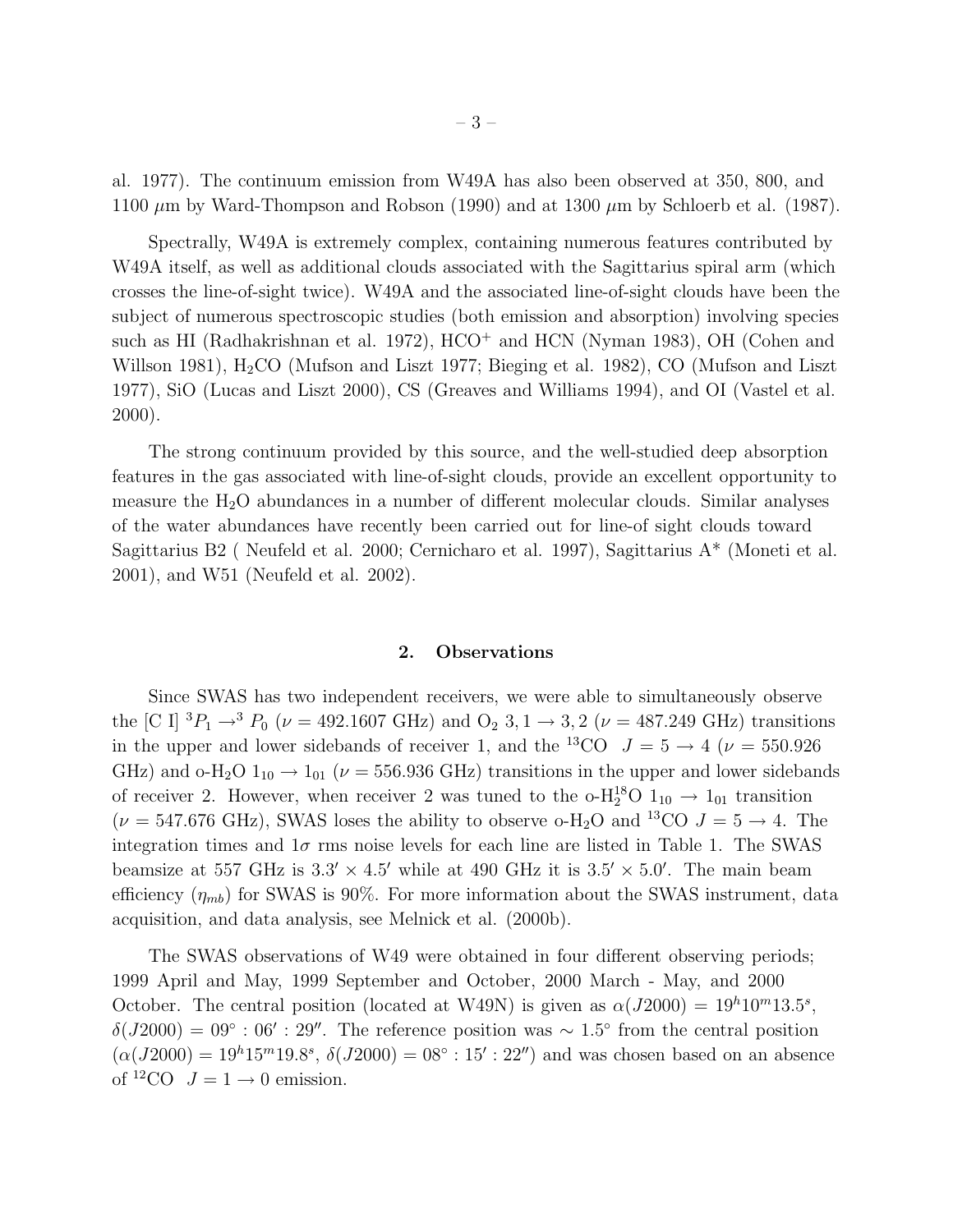In order to understand the  $H_2O$  and OH absorption, it is important to know the spatial extent of the submillimeter continuum. To this end, we have mapped a region in W49 comparable to the SWAS beam at 450  $\mu$ m using the SHARC camera at the Caltech Submillimeter Observatory (CSO). These observations were taken in 1999 September. The flux levels were calibrated using Uranus as the calibration source. In addition to the SHARC maps, we also have data from the on-board SWAS continuum detectors in the fast-chop (4 Hz) observing mode (see Melnick et al. 2000b for details).

We observed <sup>12</sup>CO  $J = 1 \rightarrow 0$  ( $\nu = 115.271$  GHz), <sup>13</sup>CO  $J = 1 \rightarrow 0$  ( $\nu = 110.201$  GHz), and  $C^{18}O$   $J = 1 \rightarrow 0$  ( $\nu = 109.782$  GHz), at the 14m Five Colleges Radio Astronomy Observatory (FCRAO) using their 32 element array receiver (SEQUOIA). The <sup>12</sup>CO  $J = 1 \rightarrow 0$  observations were taken in 2001 August on an 8 beam  $\times$  8 beam grid with 44'' spacings (the resolution of the FCRAO antenna). The <sup>13</sup>CO and C<sup>18</sup>O  $J = 1 \rightarrow 0$ observations were obtained in 2002 November. For comparison with the SWAS  $H_2O$ observations these data were smoothed to a resolution of 1.5′ to match the size of the continuum source in W49 (see Section 3.1). The main beam efficiency  $(\eta_{mb})$  of the FCRAO is 49%

Observations of the <sup>12</sup>CO  $J = 3 \rightarrow 2$  transition were made at the KOSMA (Kölner Observatorium für Submm-Astronomie) 3m telescope near Zermatt, Switzerland. The observations were taken on 2000 November 19 using the MRS (medium resolution acousto optical spectrometer) backend with a resolution of 360 kHz, corresponding to 0.31 km  $\rm s^{-1}$  at 345 GHz. The beamsize at 345 GHz is  $82''$  and the main beam efficiency  $(\eta_{mb})$  is 78%. For comparison with the SWAS observations, these data were smoothed to match the spatial resolution of the SWAS <sup>13</sup>CO  $J = 5 \rightarrow 4$  observations.

In order to further examine the line-of-sight clouds towards W49A, observations of the  $F = 1 \rightarrow 1$  (1665 MHz) and  $F = 2 \rightarrow 2$  (1667 MHz) transitions of OH were obtained at the Arecibo Observatory in 2001 December. At these frequencies, the Arecibo beam size is approximately  $2.6' \times 3'$  (FWHM) and has a main beam efficiency at 1665 & 1667 MHz of 80%. We also obtained observations of the 1612 and 1720 MHz transitions of OH at the Arecibo observatory in 2003 October allowing us to investigate LTE versus non-LTE excitation in the OH lines,

The on-source integration times and  $1\sigma$  rms noise levels for each of the observed spectral lines are presented in Table 1. All spectra in this paper are presented in units of  $T_A^*$ . For subsequent analysis we use the main beam temperature  $(T_{mb})$  which is defined by the standard equation  $T_{mb} = T_A^* / \eta_{mb}$  where  $\eta_{mb}$  is the main beam efficiency.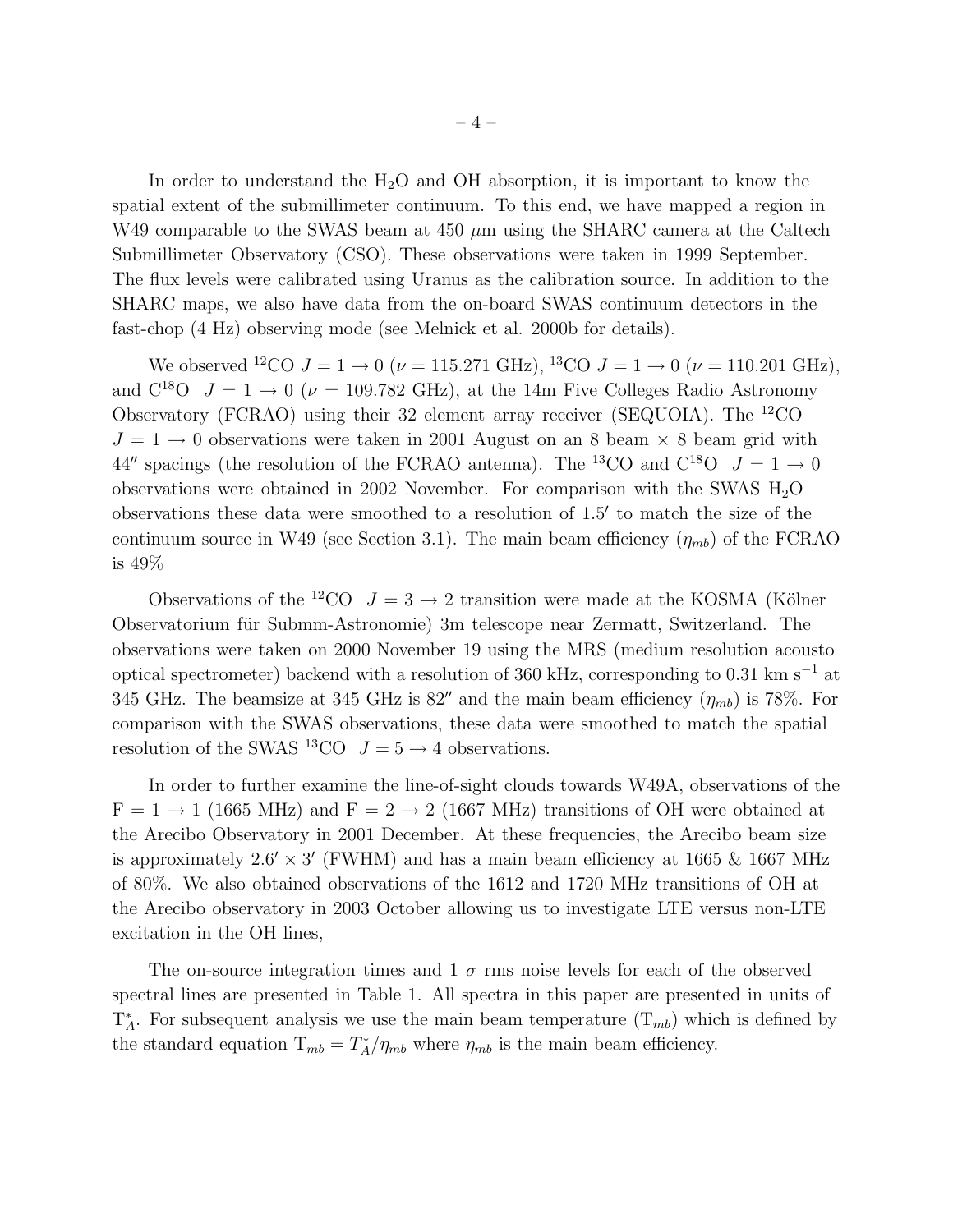#### 3. Results

Figure 1 shows the 450  $\mu$ m continuum emission obtained using SHARC at the CSO. The continuum emission is strongly concentrated on W49A itself but with weaker tendrils of emission extended approximately  $0.75'$  from the center. We use the 450  $\mu$ m map of W49 to confirm the continuum level in the SWAS  $o-H_2O$  and  $o-H_2^1SO$  spectra. First, we extrapolate the integrated 450  $\mu$ m continuum emission to 540  $\mu$ m (the wavelength of the SWAS o-H<sub>2</sub>O line) assuming a power law of the form  $S \propto \lambda^{-3.5}$ . Then, we convert the integrated flux at 540  $\mu$ m to an equivalent main beam brightness temperature  $(T_{mb})$  through the standard equation:  $S = \frac{2kT_{mb}\Omega}{\lambda^2}$ . Using parameters appropriate for the SWAS beam at 540  $\mu$ m, we obtain  $T_{mb} \sim S(Jy)/13982$ . The integrated fluxes for W49 are 1827 Jy at 450  $\mu$ m and 965 Jy at 540  $\mu$ m, corresponding to T<sub>mb</sub> = 0.07 K at 540  $\mu$ m.

At 539  $\mu$ m, the SWAS on-board continuum detectors yield a  $T_{mb}$  of 0.1 K for W49A. The fact that the SWAS results are  $\sim 30\%$  higher than SHARC observations probably reflects uncertainties in the extrapolation to  $540 \mu m$ , atmospheric effects, and the fact that the SHARC maps do not perfectly match the SWAS beam size, shape, and orientation. It should be noted, however, that the SWAS measurements may not be entirely accurate, due to a relatively slow chop rate. Therefore, for the subsequent analysis in this paper we instead use the fact that four of the  $H_2O$  absorption features are at the same depth to within the noise (the  $\sim 18$  km s<sup>-1</sup> component from W49 itself, and the 39.5, 59.6, and 63.3 km s<sup>-1</sup> features; see Figure 2). This strongly suggests that these lines are saturated and thus, the continuum flux level can be set by the depth of these four features. The average depth of these four lines is 0.08 K  $(T_A^*)$  which agrees satisfactorily with both our measurement from SWAS' on-board continuum detectors and our extrapolation of the SHARC data.

Figure 2 shows the o-H<sub>2</sub>O  $1_{10} \rightarrow 1_{01}$ , [C I]  ${}^{3}P_{1} \rightarrow {}^{3}P_{0}$ , and  ${}^{13}CO$   $J = 5 \rightarrow 4$  observations from SWAS. Velocities less than  $\sim 30 \text{ km s}^{-1}$  correspond to emission/absorption intrinsic to W49A and these features are not further analysed in this paper. At velocities greater than  $\sim$  30 km s<sup>-1</sup>, Figure 2 shows six distinct o-H<sub>2</sub>O absorption dips at LSR velocities of 33.5, 39.5, 53.5, 59.6, 63.3 and 68 km s<sup>-1</sup>. Gaussian fits to the baseline subtracted spectra are listed in Table 2 for each of the water absorption features. The same six features are seen in emission in the [C I] spectrum (Figure 2), although at slightly different LSR velocities. The slight offset between the  $[C I]$  and  $o-H_2O$  line centers may be partly due to the high optical depths of the water lines. The Gaussian fits to the baseline subtracted carbon lines are given in Table 3. No <sup>13</sup>CO  $J = 5 \rightarrow 4$  lines were detected at velocities > 30 km s<sup>-1</sup>. The  $O_2$  transition was not detected to a  $3\sigma$  level of 15 mK.

Figure 3 shows the <sup>12</sup>CO, <sup>13</sup>CO and C<sup>18</sup>O  $J = 1 \rightarrow 0$  observations from FCRAO and the <sup>12</sup>CO  $J = 3 \rightarrow 2$  observations from KOSMA. All spectra have been convolved to a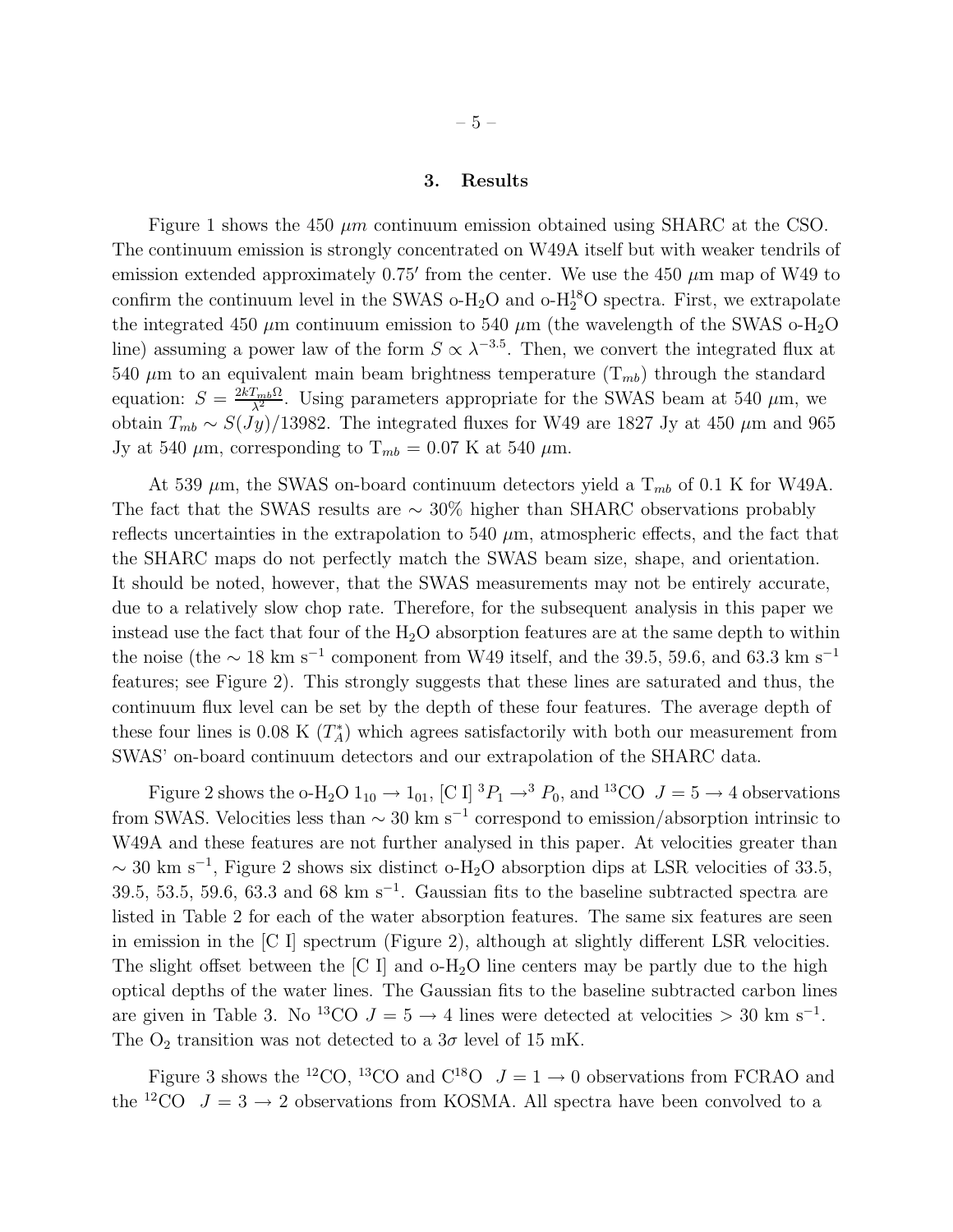circular, Gaussian beam of 3.8' to match the beam resolution of the SWAS <sup>13</sup>CO  $J = 5 \rightarrow 4$ observations . Figure 3 shows that while all six  $H_2O$  absorption features are seen in both CO lines and the <sup>13</sup>CO  $J = 1 \rightarrow 0$  lines, the less abundant C<sup>18</sup>O  $J = 1 \rightarrow 0$  only shows the 3 strongest components. It should be noted that, while the spectra in Figure 3 have been smoothed to match the spatial resolution of the SWAS beam, for our subsequent LVG analysis (Section 3.1), we use data smoothed to the size of the background continuum source (1.5′ ). Since we are trying to estimate the CO column density in the gas which is absorbing the H<sub>2</sub>O, it is more relevant to coadd only those <sup>13</sup>CO and  $C^{18}O$  spectra that fall in front of the continuum source. Therefore, we coadd the  ${}^{13}CO$  and  $C^{18}O$  spectra within  $\sim$  0.75′ of the central position (Figure 1). Gaussian fits to the detected spectral features in the data smoothed to 1.5′ (with first order baselines subtracted) are given in Table 4.

Figure 4 plots the line to continuum flux ratio for the SWAS observations of both  $o-H_2O$  and  $o-H_2^1SO$ . The line to continuum flux ratio is given by  $F_l/F_c = [\Delta T_{mb}(line) + T_{mb}(cont)]/T_{mb}(cont)$  where  $T_{mb}(cont)$  is the measured main beam, SSB continuum flux level (see above) and  $\Delta T_{mb}(line)$  is the baseline subtracted antenna temperature ( $\Delta T_A^*$ ; listed in Table 2) divided by the main beam efficiency. Although there are no clear o- $H_2^{18}O$  lines at velocities > 30 km s<sup>-1</sup>, we provide upper limits in Table 2 by fitting Gaussians with  $LSR$  velocities and  $FWHM$  linewidths fixed at the values provided by the  $|C|$  emission lines. We used the  $|C|$  spectrum as a template, rather than the  $o-H_2O$  spectrum, due to the large optical depths of the water line. Therefore, Table 2 provides limits to the  $o-H_2^{18}O$  line strengths and integrated intensities. Table 2 also lists the line to continuum flux ratios (seen in Figure 4) and the line center optical depth  $(\tau_o = -ln(F_l/F_c)).$ 

Since the continuum level is set by the average depth of the four deepest absorption features, the 39.5, 59.6, and 63.3 km s<sup>-1</sup> o-H<sub>2</sub>O features in Figure 4 reach line-to-continuum values close to, or less than, zero (and are, in fact, as strong as the absorption feature associated with W49A itself). Therefore, these features are most likely saturated, and we would consequently derive a null or negative line flux and an unphysical opacity. For these three lines, we provide a *minimum* line center opacity in Table 2 by adding the  $1\sigma$ error of the Gaussian fits ( $T_A^* = 0.006$  K) to the measured continuum level. The other three features (at 33.5, 53.5, and 68 km s<sup>-1</sup>) are weaker and appear optically thin. It is important to note however, that while we assume these components to be optically thin they may, in fact, have a higher optical depth. The relative line strengths of the six <sup>13</sup>CO  $J = 1 \rightarrow 0$  components show significant variation over the region mapped, implying the presence of cloud structure on scales smaller than the SWAS beam. Therefore, we cannot rule out the possibility that the 33.5, 53.5, and 68 km s<sup>-1</sup> features are actually saturated and only appear to be optically thin because they do not completely cover the continuum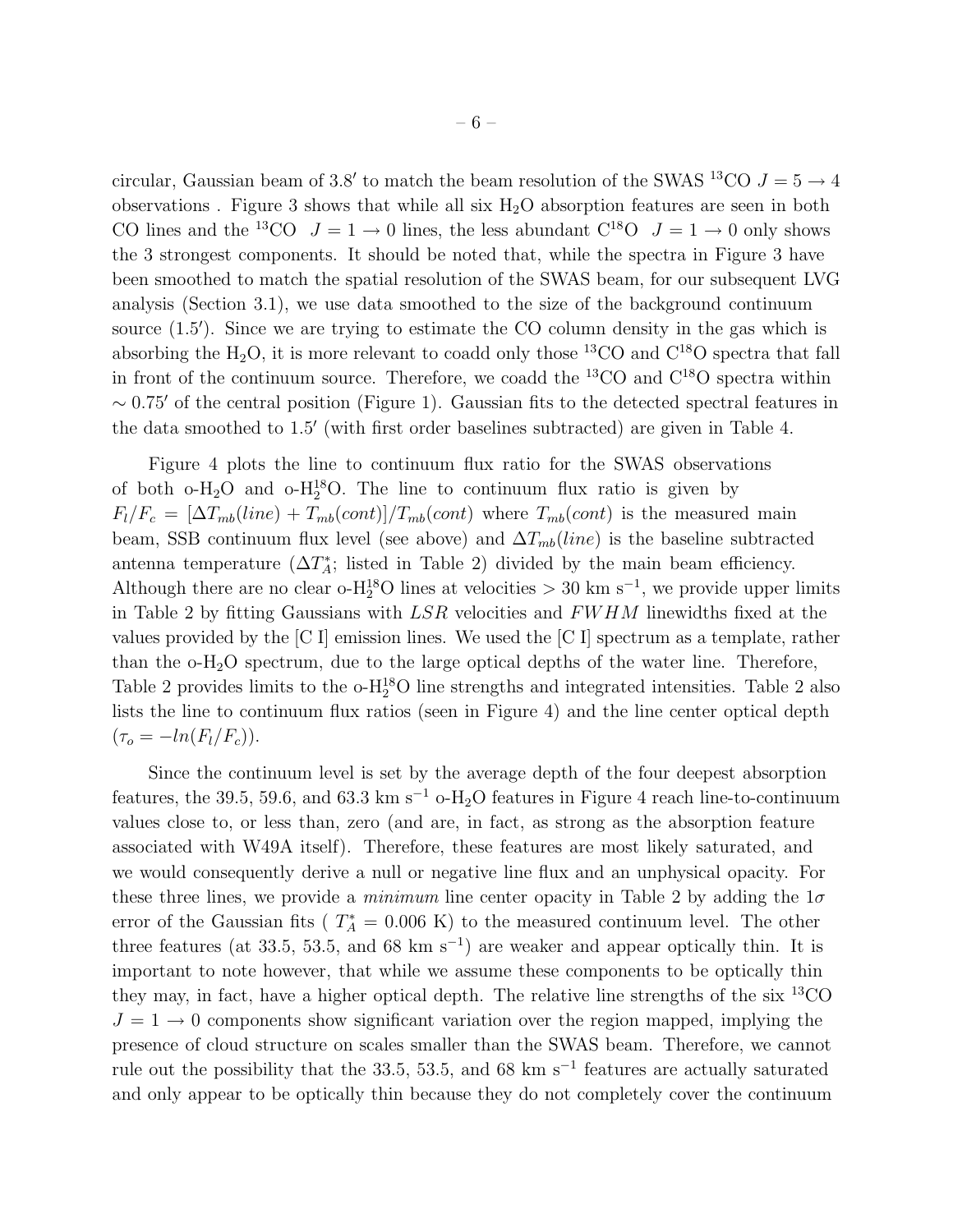source. Nevertheless, for the subsequent analysis in this paper we will assume that these three components are unsaturated.

Figure 5 plots the line to continuum flux ratio for the Arecibo observations of the OH 1665 MHz and 1667 MHz transitions. Since the front end amplifiers at the Arecibo observatory have uniquely defined pass bands, there is no single sideband to double sideband conversion issue. Thus, the measured SSB continuum levels  $(T_{mb}(cont))$  are 311.3 K at 1665 MHz and 315.3 K at 1667 MHz. All six of the features seen in emission in [CI] are seen in absorption in both OH lines. Table 5 lists the Gaussian fit parameters to all six components (with a first order baseline removed), as well as the line to continuum flux ratios and associated line center optical depth. The lines at 39.3, 54.2, 62.9, and 68.8 km s<sup> $-1$ </sup> are all within 25% of the 5/9 integrated intensity ratio expected for the 1665/1667 lines in local thermodynamic equilibrium (LTE). The 1665/1667 ratios in the 33.6 and 59.8 km s<sup>-1</sup> lines, however, are  $\sim 1/3$  which is  $\sim 40\%$  lower than expected for LTE. The weakness of these lines suggests that they are optically thin. Therefore, the 1665/1667 ratio of 1/3 seen in the 33.6 and 59.8 km s<sup>−</sup><sup>1</sup> lines is probably a result of non-LTE excitation and not a line saturation effect. In addition, our most recent OH observations (at 1612, 1665, 1667, and 1720 MHz) taken at the Arecibo observatory strongly suggest that the 39.3 and 62.9 km s<sup>−</sup><sup>1</sup> features are also affected by non-LTE excitation. Therefore, we will restrict further analysis of the OH absorption lines to the 54.2 and 68.8 km s<sup>−</sup><sup>1</sup> components.

## 3.1.  $CO$  and  $C<sup>o</sup>$  Abundances

To determine the line-of-sight average  $H_2O$  and OH abundances, we first need to estimate the CO column density corresponding to each of the six water absorption features. To do this, we use a Large Velocity Gradient (LVG) code to simultaneously fit the <sup>13</sup>CO  $J = 1 \rightarrow 0, 5 \rightarrow 4$ , and  $C^{18}O \quad J = 1 \rightarrow 0$  observations. Since  $^{13}CO \quad J = 5 \rightarrow 4$  emission was not detected in any of the clouds, we use the  $1\sigma$  noise level in the spectrum as an upper limit to the line strength in order to better constrain the fitting routine. We do not include the  $^{12}$ CO observations in this analysis due to the higher opacity in these transitions and chose to focus instead on the optically thin tracers. An investigation into the effect of ignoring the <sup>12</sup>CO data in the LVG fits shows that the derived densities and column densities change by less than a factor of 2. We also use the data listed in Table 4, which have been smoothed to the size of the background continuum source rather than to the spatial resolution of the SWAS beam. The densities and column densities determined from this data set, however, do not differ significantly from an identical analysis using data coadded over an entire SWAS beam.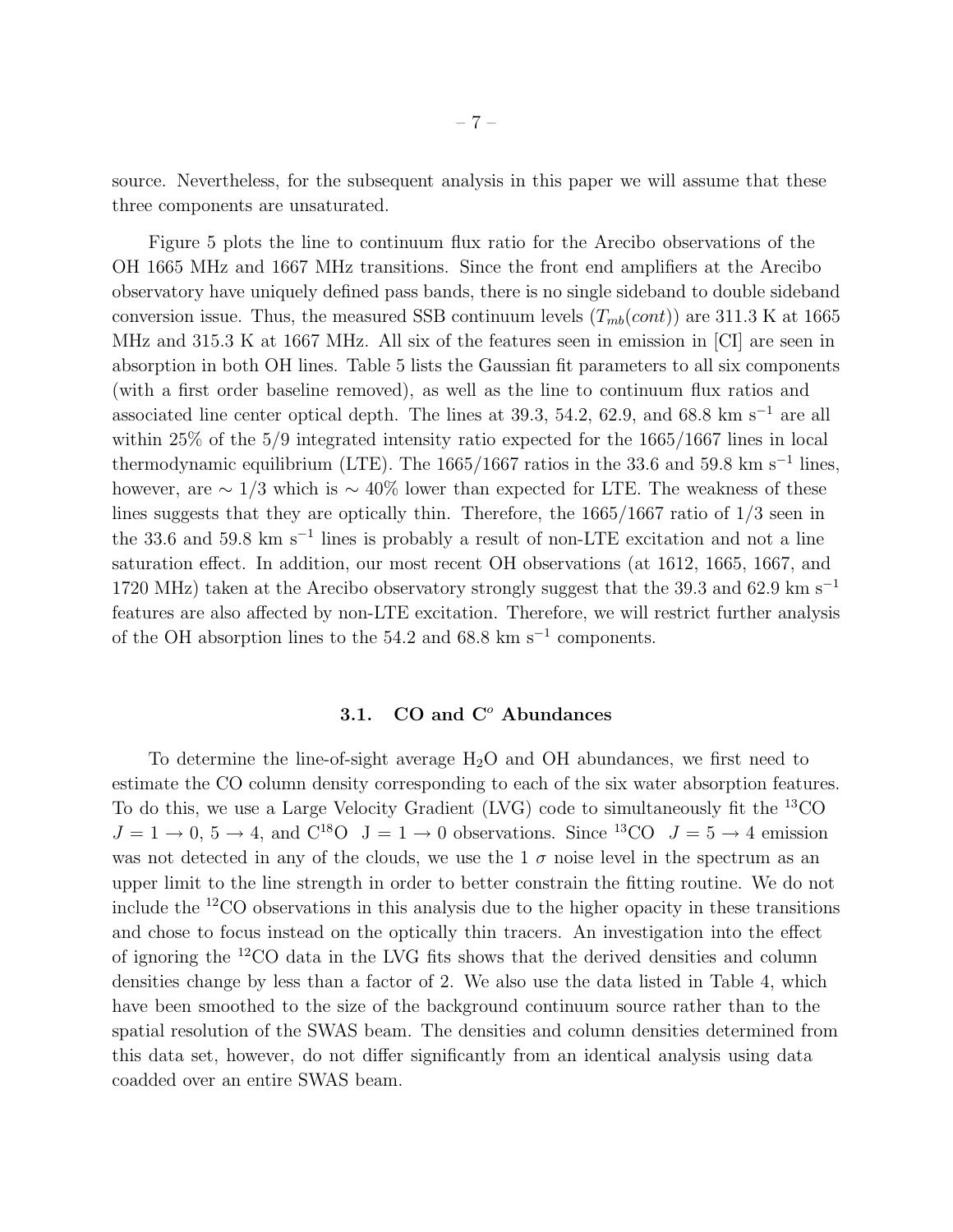We created a  $20 \times 20$  grid of models in density-column density parameter space using a constant kinetic temperature of 8 K (Vastel et al. 2000), consistent with what is derived from our <sup>12</sup>CO observations assuming that the emission is optically thick and thermalized. The densities range from  $1000 - 5000$  cm<sup>-3</sup> and the <sup>13</sup>CO column densities (per velocity interval) range from  $10^{13} - 10^{16}$  cm<sup>-2</sup>/km s<sup>-1</sup>. To fit the observations of the  $13^{\circ}$ CO and  $C^{18}$ O isotopologues we assume isotopic abundance ratios (with respect to CO) of 55 and 500 respectively. The observed line intensities are fit to the grid of LVG models using a  $\chi^2$  minimization routine to find the density and column density combination that best fit the observations. Results from the LVG fitting are listed in Table 6 along with the estimated visual extinctions where we have assumed that  $N(H_2) \sim 8 \times 10^{20} A_V$  and  $N(H_2)/N(CO) \sim 10^4$ . It is important to note that this only estimates the dust extinction in the CO emitting region and ignores any additional extinction which may arise in overlying layers of HI or  $H_2$ . To check the sensitivity of our results to our assumed value of kinetic temperature, we performed an identical LVG analysis using kinetic temperature of 15 K instead of 8 K. The resultant densities change by less than a factor of three and the column densities by less than 25%.

Using the  $H_2$  density in Table 6 we also calculate the neutral carbon  $(C<sup>o</sup>)$  column density from the SWAS [C I]  ${}^{3}P_1 \rightarrow {}^{3}P_0$  observations (using the same LVG code and again assuming a kinetic temperature of 8 K). The results are also tabulated in Table 6 along with the  $C^{\circ}/CO$  abundance ratio. The  $C^{\circ}/CO$  abundance ratio varies from 0.6 for clouds with inferred visual extinctions (A<sub>V</sub>) of 1.9, to  $C^{\circ}/CO = 3.8$  for clouds with inferred A<sub>V</sub>  $= 0.1$ . These numbers are consistent with  $C^{\circ}/C$ O ratios seen at the low column density edges of UV illuminated giant molecular clouds (e.g. Plume et al 1999) and with previous observations of high-latitude and translucent clouds (Ingalls et al 1997; Stark et al 1996; Stark & van Dishoeck 1994).

#### 3.2.  $H_2O$  and OH Abundances

The SWAS ortho- $H_2O$  column densities are derived from a "curve of growth" analysis of SWAS o-H<sub>2</sub><sup>8</sup>O and o-H<sub>2</sub>O spectra. The column density in the lower state  $(N_l)$ can be expressed as:

$$
N_l = \frac{g_l}{g_u} \frac{8\pi\nu_o^3}{c^3} \frac{\sqrt{\pi}}{A_{ul}} \frac{1}{[1 - e^{-h\nu/kT_{ex}}]} \tau_o \frac{\Delta V(FWHM)}{2\sqrt{ln2}},
$$
(1)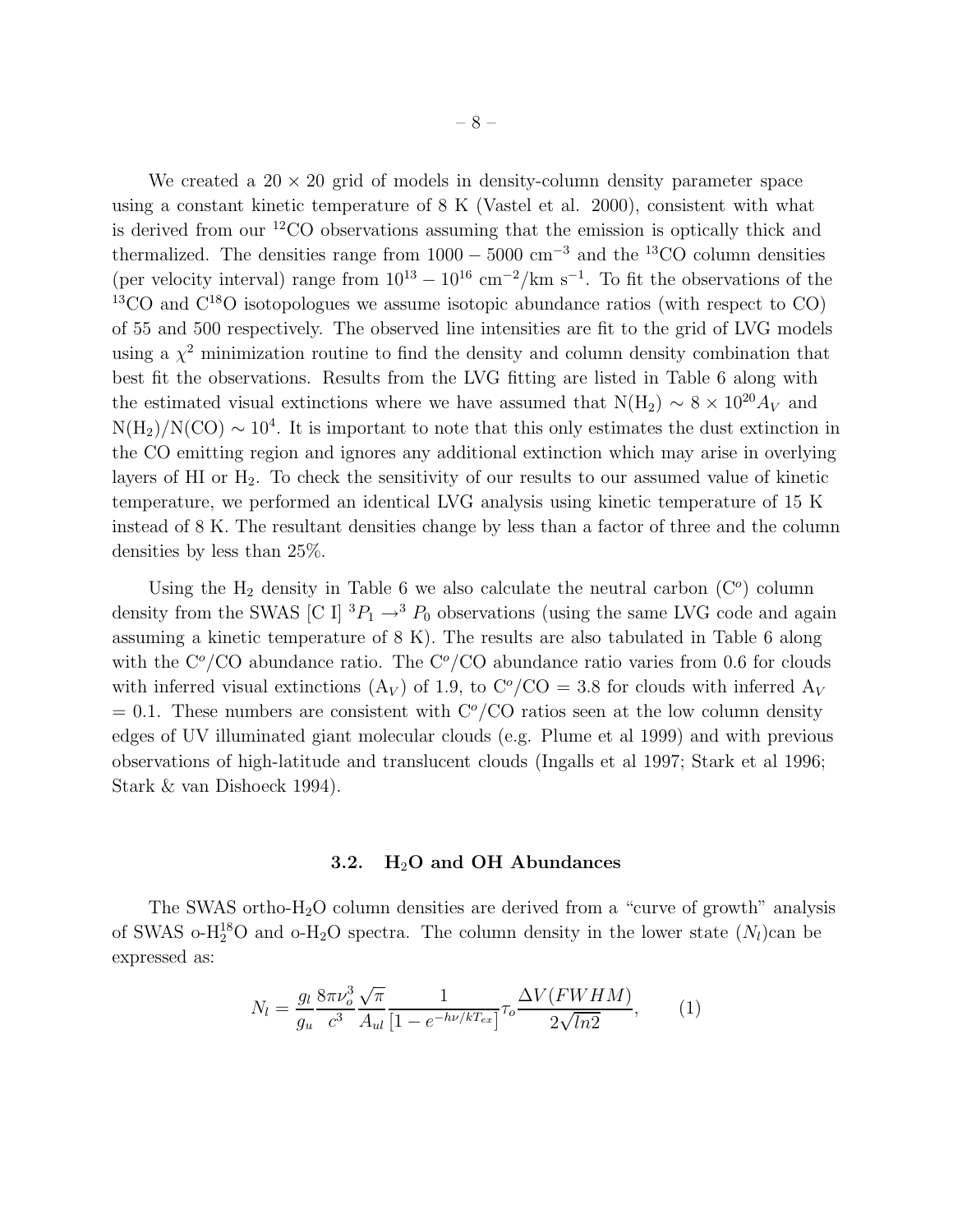where  $\tau_o$  is the optical depth at line center. For the o-H<sub>2</sub>O and o-H<sub>2</sub><sup>8</sup>O absorption lines in W49,  $T_{ex}$  is probably much less than  $h\nu/k = 27$  K, and so equation (1) reduces to:

$$
N_l = \frac{g_l}{g_u} \frac{8\pi \sqrt{\pi}}{\lambda_o^3} \tau_o \frac{\Delta V(FWHM)}{2\sqrt{ln2}}.
$$
 (2)

Using parameters appropriate for the SWAS observations:  $\lambda(o - H_2^{18}O) = 547.39 \mu m$ ,  $\lambda(o - H_2O) = 538.66 \mu m$ ,  $A_{ul} = 3.5 \times 10^{-3} \text{ s}^{-1}$  (for both o-H<sub>2</sub>O and o-H<sub>2</sub><sup>3</sup>O), and  $g_l/g_u = 1$ , the expressions for the column density reduce to:

$$
N_l(o - H_2^{18}O) = 4.66 \times 10^{12} \ \tau_o(H_2^{18}O) \Delta V(FWHM), \tag{3}
$$

and

$$
N_l(o - H_2O) = 4.89 \times 10^{12} \ \tau_o(H_2O)\Delta V(FWHM), \tag{4}
$$

where  $\Delta V$ (*FWHM*) is in units of km s<sup>-1</sup>. Again, since the excitation temperatures in these clouds is low,  $N_l$  is, to first approximation, equal to the total column density.  $\tau_o$  is the line center optical depth of the particular molecular transition.

Table 7 presents the ortho-water column density in each of the six line-of-sight absorption features towards W49A. The first row lists upper limits on  $\tau_o \Delta V$  for o-H<sub>2</sub><sup>8</sup>O taken from the  $o-H_2^{18}O$  observations listed in Table 2. The second row presents upper limits on the  $o-H_2^{18}O$  column densities as calculated from equation (3). The third row gives the o-H2O column density upper limit calculated under the assumption that  $N(H_2O) = 500 \times N(H_2^{18}O)$ . The fourth row lists  $\tau_o \Delta V$  for o-H<sub>2</sub>O taken from the o-H<sub>2</sub>O observations listed in Table 2. The fifth row presents the  $o-H_2O$  column densities as calculated from equation (4). The sixth row lists the CO column density derived from our observations of CO and its isotopologues. The seventh row of Table 7 presents the  $o-H_2O$ abundance as determined from the  $o-H_2^{18}O$  observations (i.e. by dividing row 3 by row 6) and assuming that the CO abundance (relative to  $H_2$ ) is 10<sup>-4</sup>. Row eight provides the same o-H<sub>2</sub>O abundance except that in this case we use the  $\text{o}-\text{H}_2\text{O}$  observations directly. To obtain the total  $H_2O$  abundances, the numbers listed in Table 7 must be multiplied by  $4/3$ to account for the assumed ortho to para ratio.

The o-H<sub>2</sub><sup>8</sup>O observations allow us to obtain upper limits for the o-H<sub>2</sub>O abundance, whereas the  $o-H_2O$  observations set lower limits. Thus, by using both the  $o-H_2^{18}O$  and  $\rm o-H_2O$  observations, we are able to constrain the  $\rm o-H_2O$  abundances in each line-of-sight cloud to within about an order of magnitude. Table 7 shows that the water abundance in the three clouds with optically thin water lines is between  $8.1 \times 10^{-8}$  and  $4 \times 10^{-7}$ . In the three additional clouds, where the  $H_2O$  lines are saturated, the upper limits to the water abundance are between  $8.2 \times 10^{-8}$  and  $1.5 \times 10^{-6}$ . These abundances are similar to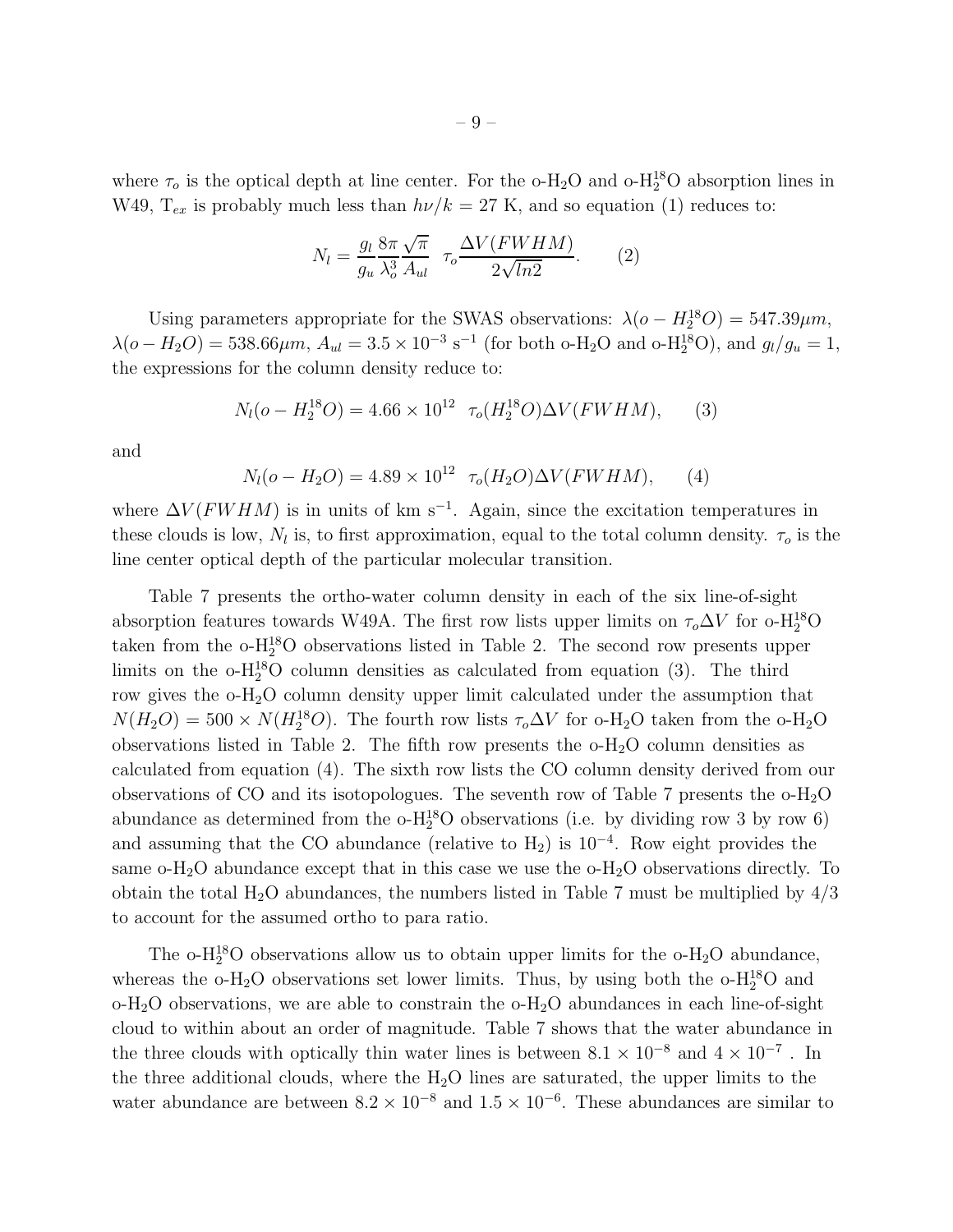those determined for a line-of-sight ortho-water absorption feature towards W51 (Neufeld et al. 2002), Sgr B2 (Neufeld et al. 2000; Cernicharo et al. 1997), and Sgr A\* (Moneti et al. 2001). The water abundances in these absorption features are, however, higher than those seen from ortho-water *emission* lines in other giant molecular clouds  $(2 - 10 \times 10^{-9})$ ; Snell et al. 2000b). An explanation for the low water abundances observed in typical giant molecular clouds observed by Snell et al. (2000b) is given by Bergin et al. (2000) who suggest that, in the dense interiors of these well-shielded cores,  $H_2O$  can readily freeze out onto dust grains.

To calculate the OH abundances, we again use equation(1). However, for OH,  $h\nu < kT_{ex}$  even in the cold absorbing clouds and, therefore:

$$
N_l = \frac{g_l}{g_u} \frac{8\pi \nu_o^2 k}{hc^3} \frac{\sqrt{\pi}}{A_{ul}} T_{ex} \tau_o \frac{\Delta V (FWHM)}{2\sqrt{ln2}}.
$$
 (5)

Inserting the appropriate constants for the 1665 MHz ( $A_{1665} = 7.11 \times 10^{-11}$  and  $g_l/g_u = 3/3 = 1$ ) and the 1667 MHz lines  $(A_{1667} = 7.71 \times 10^{-11}$  and  $g_l/g_u = 5/5 = 1$ ) we obtain the following equations for column density:

$$
N_{tot}(1665) = \frac{16}{3} \times N_l(1665) = 4.30 \times 10^{14} T_{ex} \tau_o(1665) \Delta V(FWHM), \tag{6}
$$

and

$$
N_{tot}(1667) = \frac{16}{5} \times N_l(1667) = 2.38 \times 10^{14} T_{ex} \tau_o(1667) \Delta V(FWHM), \tag{7}
$$

where again  $\Delta V$ ( $FWHM$ ) is in units of km s<sup>-1</sup>. The factors 16/3 and 16/5 account for the relative populations in the four OH hyperfine levels.

To determine the OH column densities, therefore, we need to know the excitation temperature. Since the lines at 54.2 and 68.8 km s<sup>-1</sup> appear to be in LTE, we assign  $T_{ex}$  $= 8$  K as we did for the CO analysis. The other four clouds, however, appear to suffer significantly from non-LTE excitation and, since we have no way of knowing the excitation temperature in these clouds, we cannot accurately calculate their column densities and do not consider them in the following discussion. Fortunately, the 54.2 and 68.8 km s<sup>-1</sup> clouds are also those in which the  $H_2O$  lines are optically thin, and so provide us with our best measure of the water column density. Table 8 shows that the OH column densities in the remaining two clouds (where N(OH) is the average of the 1665 and 1667 MHz results) range from  $3.5 \times 10^{13}$  cm<sup>-2</sup> to  $1.4 \times 10^{14}$  cm<sup>-2</sup>, similar to the value of  $8 \times 10^{13}$  cm<sup>-2</sup> seen in the line of sight cloud towards W51 (Neufeld et al. 2002).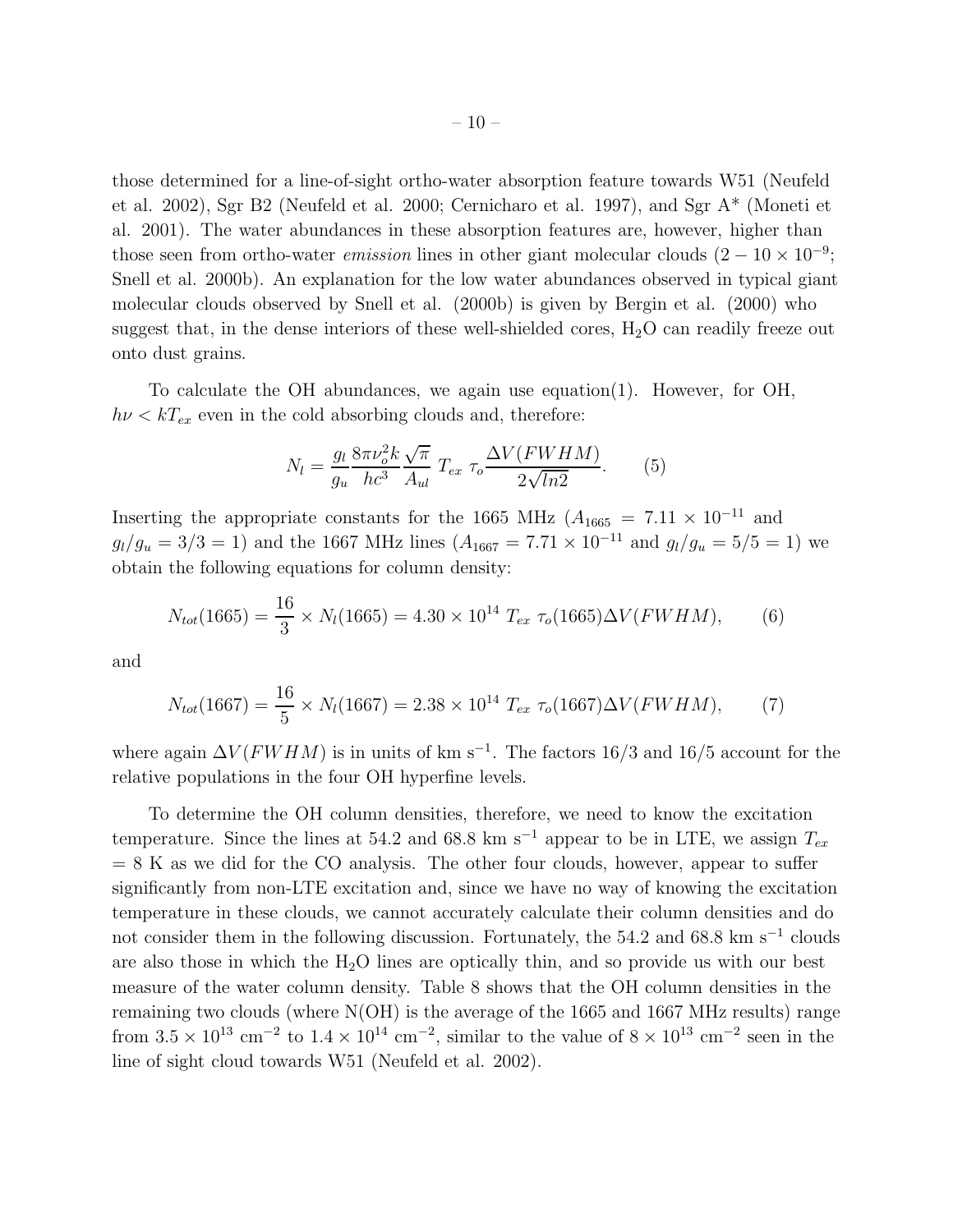#### 4. Discussion

#### 4.1.  $H_2O$  and OH Abundances: A New Perspective on Branching Ratios

The  $H_2O/OH$  abundance ratio can provide insight into the chemical networks that produce oxygen-bearing molecules. Recently, Neufeld et al. (2002) made predictions for the ratio of OH and  $H_2O$  column densities by using a simple analytic model in which OH and  $H_2O$  formation, through dissociative recombination of  $H_3O^+$  (producing either O, OH, or  $H_2O$ , was balanced by photodissociation. Neufeld (2002) compared the results of the simple analytic model with the detailed results of a diffuse cloud PDR model (e.g. Kaufman et al. 1999) and found that the simple analytic model predictions were robust for clouds of gas density  $n = 100 \text{ cm}^{-3}$ , for a range of cloud extinctions and cosmic ray ionization rates. Those model results show that cosmic ray ionization of  $H_2$  leads directly to the formation of  $H_3O^+$  which is subsequently converted to  $H_2O$  and OH through dissociative recombination.

The OH and  $H_2O$  abundances, however, depend sensitively upon the poorly constrained chemical branching ratios  $(f_O, f_{OH}, \text{ and } f_{H_2O})$  for dissociative recombination of  $H_3O^+$ . The flowing afterglow laboratory experiment by Williams et al. (1996) found  $f_{\text{H}_2\text{O}}:f_{\text{OH}}:f_{\text{O}} =$ 0.05:0.65:0.3. Two other experiments using a different technique, one using the ASTRID heavy-ion storage ring (Vejby-Christensen et al. 1997; Jensen et al. 2000) and the other using the CRYRING heavy-ion storage ring (Neau et al. 2000), yielded  $f_{\text{H}_2\text{O}}:f_{\text{OH}}:f_{\text{O}} =$  $0.25 \pm 0.01 : 0.74 \pm 0.02 : 0.013 \pm 0.005$  and  $f_{\text{H}_2\text{O}}$ : $f_{\text{OH}}$ : $f_{\text{O}} = 0.18 \pm 0.05 : 0.78 \pm 0.08 : 0.03 \pm 0.06$ respectively. Observations of diffuse clouds in the ISM have yielded similarly discrepant results. Recent UV observations with HST towards the moderately reddened star HD 154368 (Spaans et al. 1998) found a  $3\sigma$  upper limit on  $f_{H_2O}$  of 0.06, which is consistent with the flowing afterglow experiment. However, observations of a line of sight cloud seen in absorption against W51's continuum are, instead, consistent with the ASTRID and CRYRING experiments ( $f_{H_2O} \sim 0.25$ ; Neufeld et al. 2002). Our results, however, are consistent with neither of the experimental values for the branching ratios. In Figure 6 we show the results of the simple analytic model for branching ratios  $f_{\text{H}_2\text{O}}:f_{\text{OH}}:f_{\text{O}}$  of 0.05:0.65:0.30 and 0.25:0.75:0.0 (the top and bottom dashed lines respectively). We also show the measured values (or upper/lower limits) for two of the six observed absorption features (for which we have OH column densities). As may be seen in Figure 6, the observations lie below and to the right of the line relevant for the branching ratio  $0.25:0.75:0.0$ , and are even less consistent with the smaller  $H_2O$  branching ratio, at least in light of the conclusions of the simple analytic model.

Neufeld et al. (2002) provide an explanation for the discrepancy in the branching ratios. When formation of  $H_2O$  and OH via dissociative recombination of  $H_3O^+$  is the *only*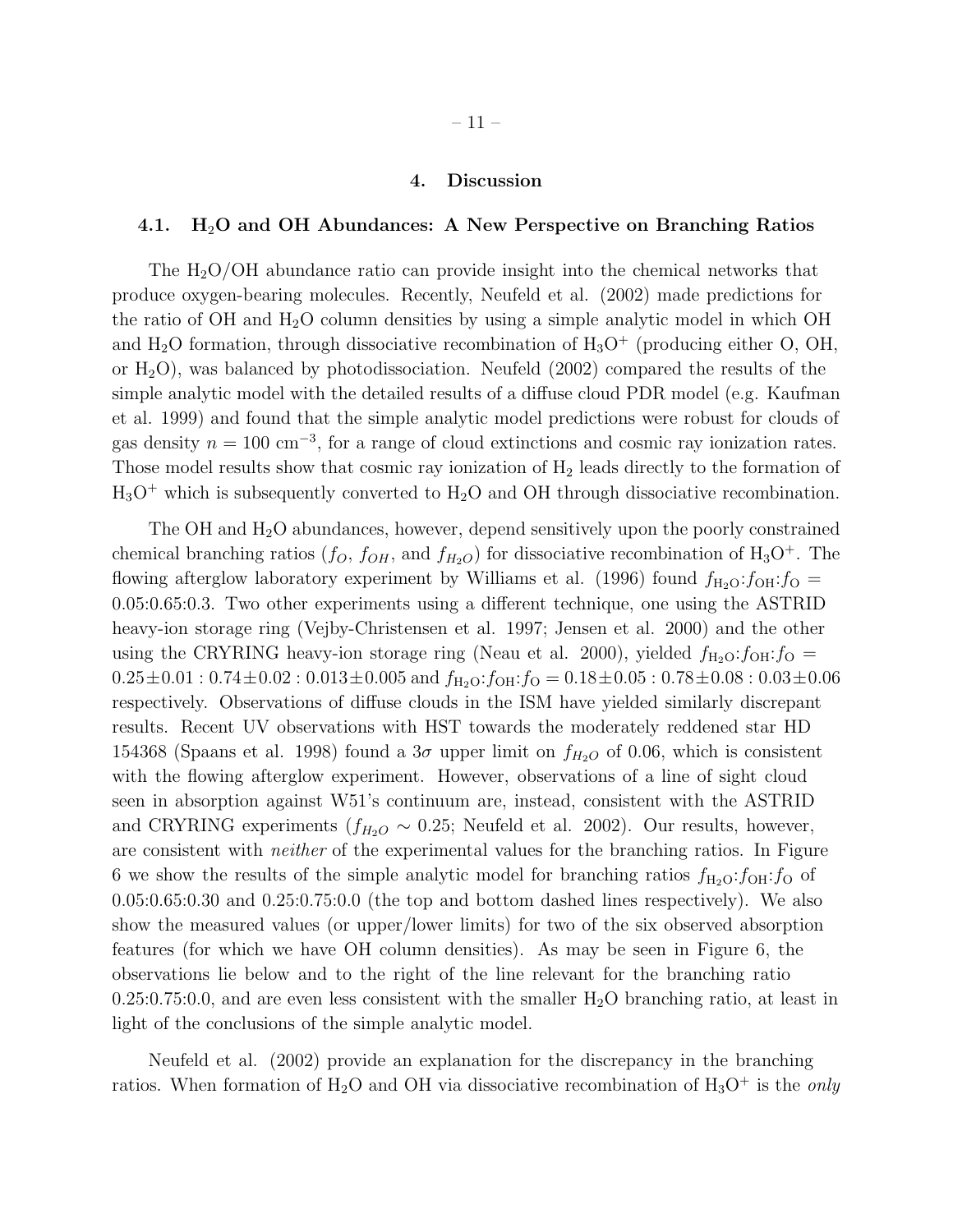formation route, the predicted ratio of column densities depends only on the branching ratios. If, however, there are significant other routes to  $OH$  or  $H<sub>2</sub>O$ , then the ratio of column densities will depart from the simple analytic model predictions. If even a small fraction of gas in the clouds is warm (above  $\sim$  300 K) then neutral-neutral reactions, which have relatively high activation barriers, can begin to contribute to the production of OH and  $H<sub>2</sub>O$ . Neufeld et al. (2002) show that, by varying the temperature of the gas, it is possible to match either of the experimental branching ratios. This model, however, requires a small fraction of gas with temperatures in excess of 600 K to explain the OH and  $H_2O$  column densities in the clouds observed towards W49 (Figure 6). In the remainder of this section, we present an additional explanation for the observed  $\rm OH$  and  $\rm H<sub>2</sub>O$  column densities which builds on the Neufeld et al. (2002) results.

To investigate additional chemical effects on the column density ratio, we have run models similar to those in the Neufeld et al. (2002) paper, but extending to higher gas densities. In all of the models, we assume that a diffuse cloud is illuminated from both sides by a total interstellar field equal to  $G_0=1.7$  which corresponds to the current best estimate of the local interstellar radiation field (a value  $G_0=1$  corresponds to the Habing (1968) UV field;  $1.3 \times 10^{-4}$  erg cm<sup>-2</sup> s<sup>-1</sup> sr<sup>-1</sup>). In accordance with the densities and column densities derived from our LVG analysis (Table 6), we compute the total water and hydroxyl column densities through clouds with gas densities  $n = 100, 10^3$  and  $10^4$  cm<sup>-3</sup> and with total visual extinctions of  $A_V = 1, 2, 3,$  and 4. The gas temperature is solved for self-consistently and, at the center of the clouds, is found to be 22 K for  $A_V = 2$ , 12 K for  $A_V = 3$ , and 8 K for  $A_V = 4$ . These values of  $A_V$  are consistent with those estimated from our <sup>13</sup>CO observations since they are the *total*  $A_V$  through the cloud, whereas the values listed in Table 6 only consider the CO emitting region. In the surface layers (to  $A_V \sim 1$  on each side of the cloud) there is essentially no CO (the  $\rm CO/H_2$  abundance ratio  $< 10^{-5}$ ) but the dust in these H and H<sup>2</sup> layers still contributes to the overall extinction. Therefore, one needs to add approximately 2 magnitudes of extinction to the values listed in Table 6 to compare with our models.

The destruction of OH and  $H_2O$  need not be dominated by photodestruction as in the simple model of Neufeld et al (2002). OH can be destroyed by neutral-neutral reactions with atomic O. The photodestruction rate per OH molecule is proportional to  $G_0$ , which is held fixed, but the destruction by O is proportional to  $n(O)$ , the density of atomic O. Thus, at higher n, the latter mechanism dominates, OH is destroyed more rapidly and the H2O/OH column density ratio increases relative to the simple toy model. Similarly, at high extinction, the photodestruction rate decreases due to dust attenuation of the FUV field, but the neutral rate is unaffected, leading to a relatively higher rate of destruction of OH than  $H_2O$  and an increased  $H_2O/OH$  ratio. These effects can be seen in Figure 6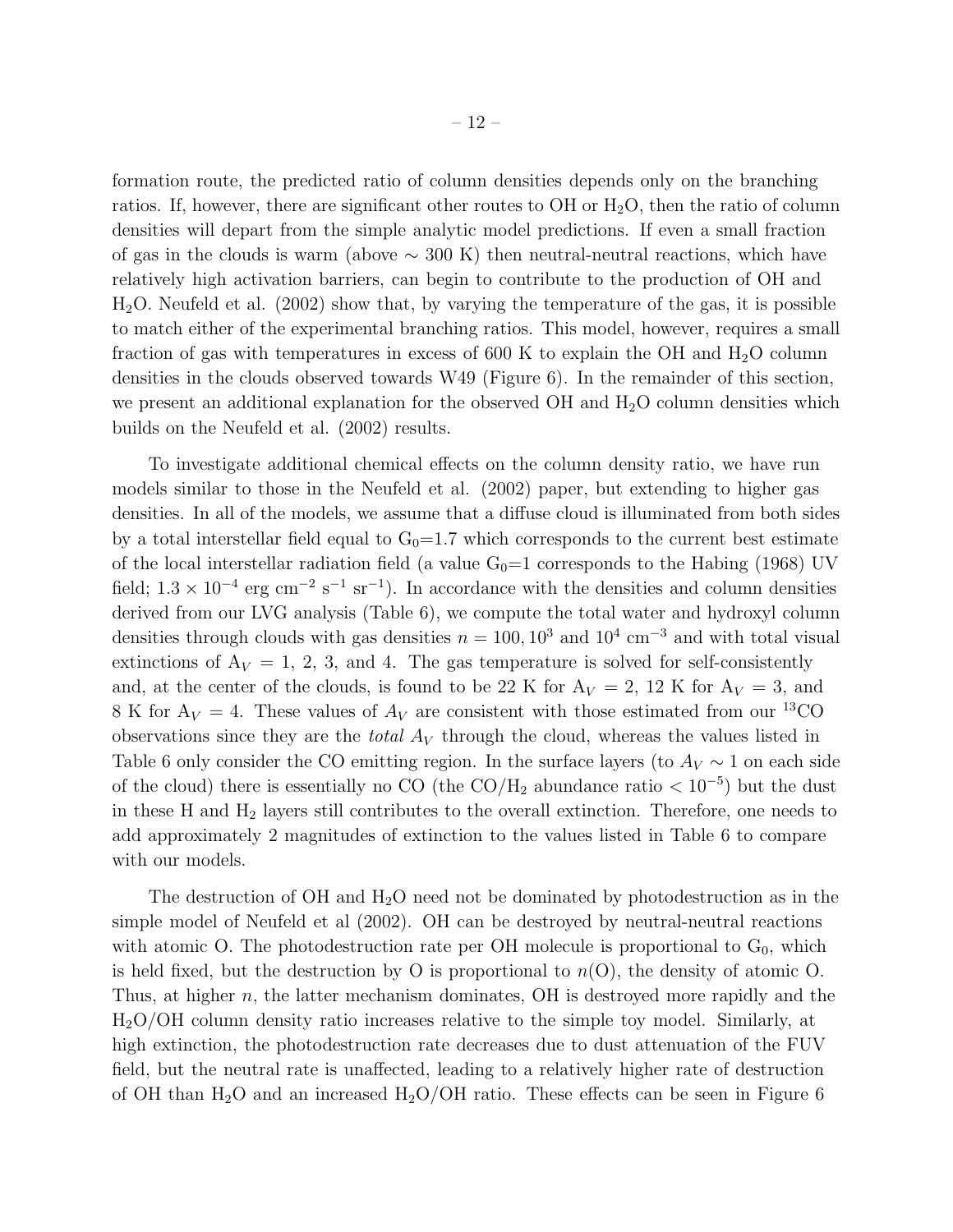which shows an increase in the ratio of  $H_2O$  to OH column density as the gas density and visual extinction increase. The fact that all four features seen in W49 lie at or below the  $f_{H_2O} = 0.25$  curve (and much below the  $f_{H_2O} = 0.05$  curve) suggests both that we can rule out a branching ratio of  $f_{H_2O} = 0.05$ , and that a simple model which incorporates only dissociative recombination is inadequate.

Based on ISO observations of the [O I] 63  $\mu$ m transition, Vastel et al. (2000) have suggested that CO is depleted by at least a factor of 6 in these clouds. If true, then our H2O and OH abundances would also need to be lowered by a similar amount. However, there are several potential difficulties with this interpretation. First, while the authors analysed their data as carefully as possible, it is inherently difficult to compare the 63  $\mu$ m [O I] absorption feature to the HI and molecular features due to the poor spectral resolution of ISO ( $\Delta V_{FWHM} \sim 44 \text{ km s}^{-1}$ ). Second, the HI column densities quoted by Vastel et al (2000) are a  $few \times 10^{21}$  cm<sup>-2</sup> and the HI is fairly optically thick ( $\tau \sim 2-4$ ; Lockhart & Goss 1978). Therefore, it is possible that they are underestimating the HI column density, in which case the atomic gas may account for more of the observed [O I] 63  $\mu$ m absorption. Finally, if CO is freezing out on grains, then oxygen must suffer the same fate. Calculations by Bergin et al. (2000) show that atomic oxygen depletes onto grains even more readily than CO. In fact, in the line-of-sight clouds towards W49, our pure gas-phase models are able to produce results that are consistent with the observed  $H_2O/CO$  column density ratios, without having to resort to freeze-out of CO molecules onto dust grains. In figure 7 we present the results of our PDR calculations along with the observed  $H_2O$  and  $CO$ column densities. The  $H_2O/CO$  abundance ratio in the three clouds with optically thin water lines is between  $8.1 \times 10^{-4}$  and  $4 \times 10^{-3}$  and, in the three clouds where the H<sub>2</sub>O lines are saturated, the upper limits to the H<sub>2</sub>O/CO ratio is between  $8.2 \times 10^{-4}$  and  $1.5 \times 10^{-2}$ (Table 7). Figure 7 shows that the models are consistent with the observations for  $A_V \geq 3$ and  $n \geq 100$  cm<sup>-3</sup>.

If depletion does play a role in these clouds, then the freeze-out of atomic oxygen may help to explain the observed  $H_2O/OH$  abundance ratios in clouds with pressures more closely matched to those observed in other diffuse interstellar clouds. For example, the  $54 \text{ km s}^{-1}$  feature is consistent with models having  $A_V$  between 3 and 4 and intermediate densities  $(n < 10^4 \text{ cm}^{-3})$ . The 68 km s<sup>-1</sup> feature, however, requires higher density models. The resultant pressures  $(nT \sim few \times 10^5 cm^{-3} K)$  in this cloud, therefore, is quite high for a diffuse interstellar cloud. However, it is possible to lower the gas density and still obtain high H<sub>2</sub>O/OH column density ratios if we include chemical reactions on the surfaces of grains. Preliminary calculations indicate that the inclusion of grain chemistry, involving O and C bearing species, leads naturally to the observed high  $H_2O$ -to-OH column density ratios. In these models, photodesorption of water ice formed on grain surfaces is the main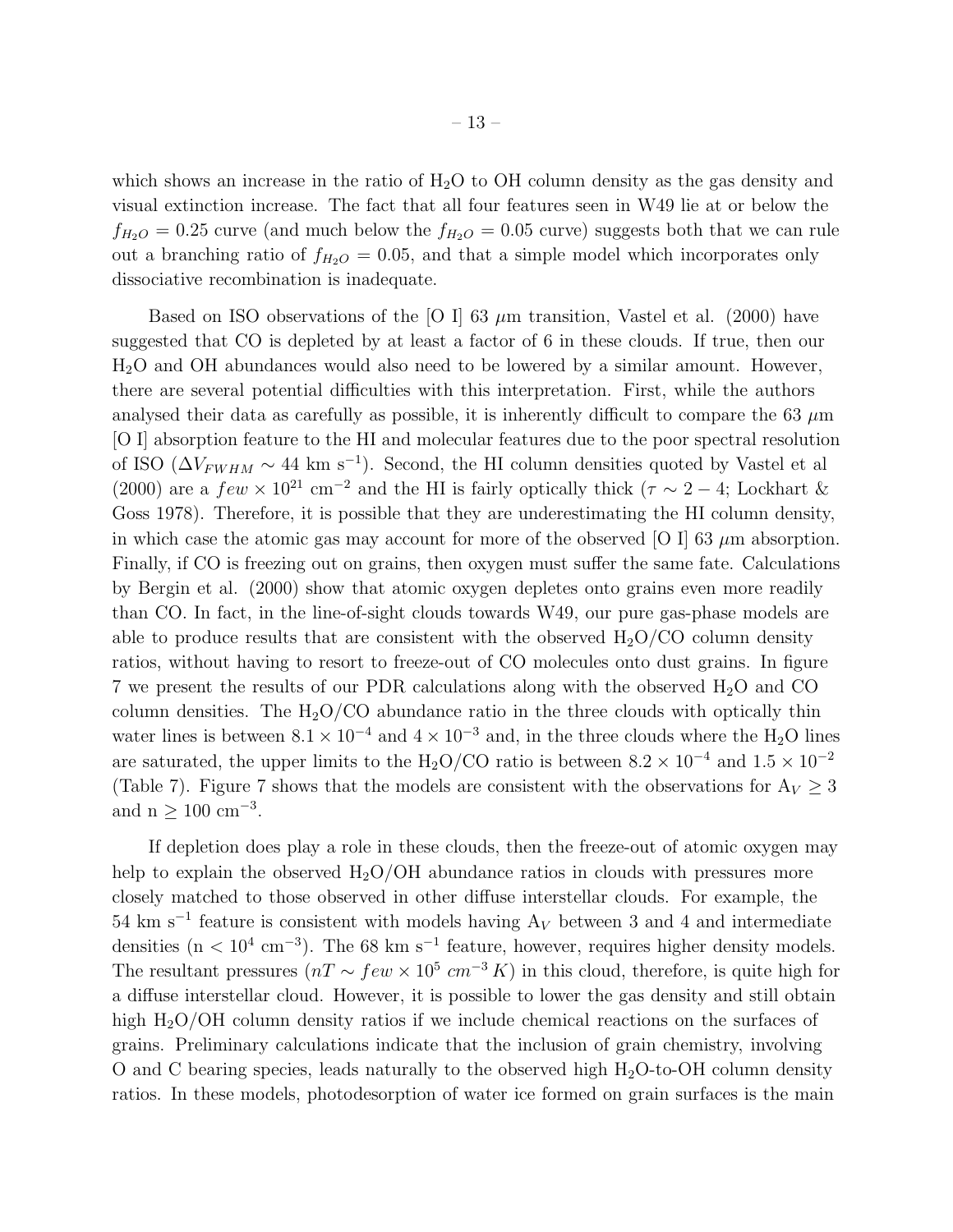source of gas phase  $H_2O$  throughout the clouds (atomic oxygen sticks to the grains and rapidly is converted to water ice which is photodesorbed). This results in a higher water column density than found in the models without grain chemistry. OH, on the other hand continues to be formed primarily via the dissocative recombination of  $H_3O^+$ . The point labeled as "grain" in Figure 6 shows the effect of adding grain surface chemistry even in very low density gas  $(n \sim 10^2 \text{ cm}^{-3})$ . Although the inclusion of grain surface chemistry is not needed to explain the  $H_2O/OH$  ratios in the clouds towards W49, the attractive feature of this model is that we can still produce high  $H_2O$ -to-OH column density ratios in lower density gas  $(n < 10<sup>4</sup> cm<sup>-3</sup>)$  with pressures more reflective of diffuse clouds. We will explore the effects of grain chemistry in diffuse clouds in more detail in a subsequent paper.

## 4.2. CO & [CI] Intensities

We have also used our models to predict the strengths of individual [C I] (492 GHz) and <sup>13</sup>CO  $J = 1 \rightarrow 0$  emission lines. Since [C I] is observed in emission with a relatively large beam, we need some way to estimate the emission produced by the same gas that produced the  $H_2O$  and OH absorption features. To do this we compare the <sup>13</sup>CO intensity averaged over the  $\sim 1.5'$  continuum source (Table 4) to that averaged over the SWAS beam size; the ratio of these two intensities is then used to scale the observed [C I] emission in order to estimate how much of it comes from the direction of the continuum source. Corrected values for [C I] are given in Table 3.

In Figure 8, we plot the observed (corrected)  $\begin{bmatrix} C & I \end{bmatrix}$  and  $^{13}CO$  integrated intensities and the intensities predicted from the standard PDR models. The uncorrected [C I] and <sup>13</sup>CO integrated intensities smoothed to the resolution of the SWAS [C I] observations are not shown, but do not differ significantly from the points plotted in Figure 8. The observed intensities are not well matched by the models. For instance, the models can only match the observed CO intensities by resorting to high gas densities, a known problem with PDR models noted by other authors (e.g. Bensch et al. 2003). These high density models, however, overpredict the [C I] intensity. There are a variety of ways in which this shortcoming could be resolved. For instance, if CO self-shielded more effectively than is generally assumed, conversion of  $C<sup>o</sup>$  to  $CO$  would happen closer to the cloud surface. Then the CO intensity would be higher and the [C I] intensity would be lower. Another solution might be the use of constant pressure PDR models; our models assume that the gas density is constant. If the [C I] emission came from gas with a density below the critical density for the 492 GHz transition, while CO emission came from higher density (though cooler) gas, then the desired effect might also be achieved. However, in a preliminary constant pressure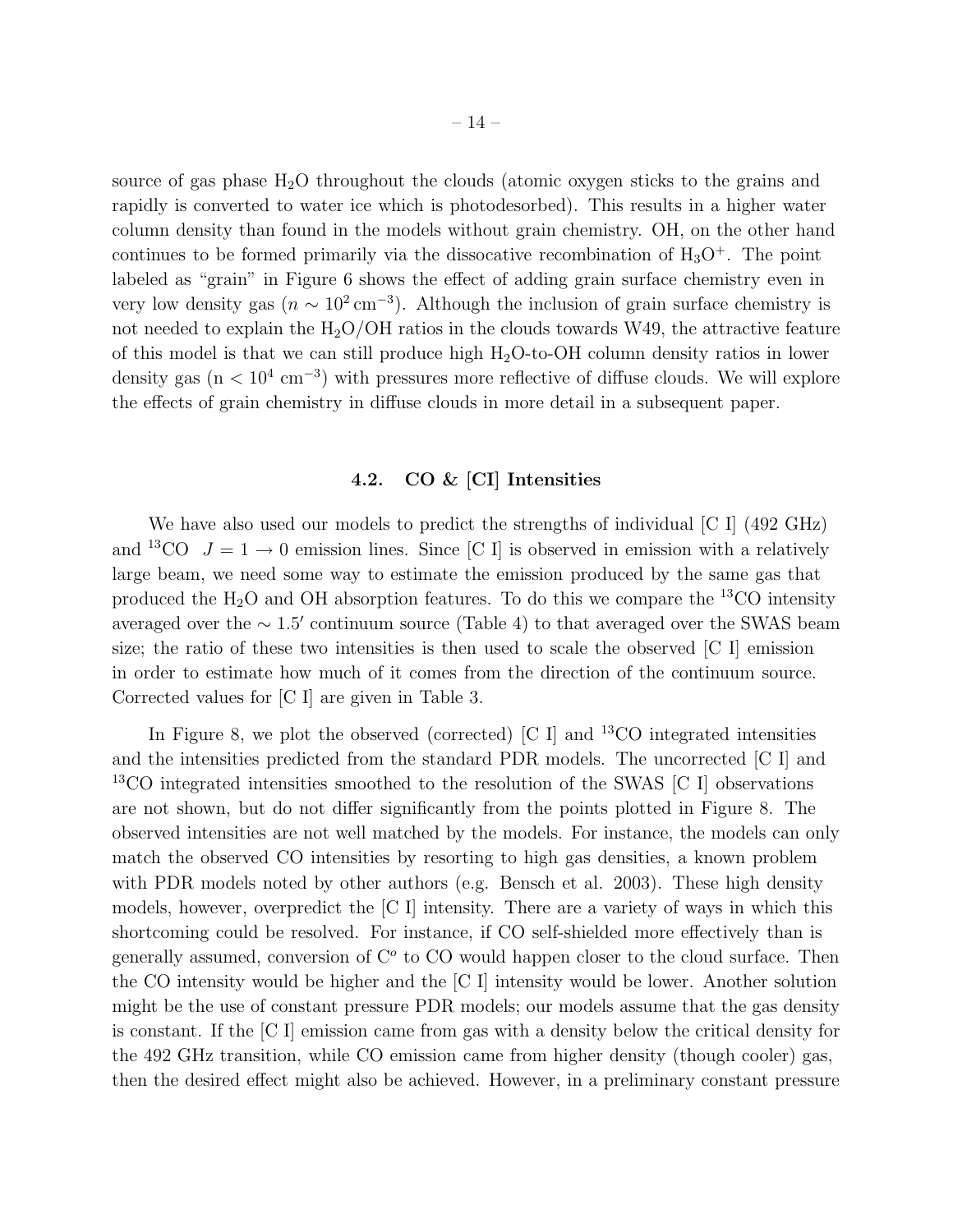calculation with low surface density and low UV field, the density contrast between the [C I] and CO regions was only a factor ∼ 2; not enough to explain the observed differences. The discrepancies between the [C I] and <sup>13</sup>CO observed and model line strengths will be investigated more thoroughly in a future paper.

#### 5. Conclusions

We have analysed emission and absorption lines from 6 clouds along the line-of-sight toward W49A. Using the Submillimeter Wave Astronomy Satellite (SWAS), we observed [C I]  ${}^{3}P_{1} \rightarrow {}^{3}P_{0}$  ( $\nu = 492.1607 \text{ GHz}$ ),  ${}^{13}CO$   $J = 5 \rightarrow 4$  ( $\nu = 550.926 \text{ GHz}$ ), o-H<sub>2</sub>O  $1_{10} \rightarrow 1_{01} (\nu = 556.936 \text{ GHz})$  and  $\text{o}-\text{H}_{2}^{18}\text{O} 1_{10} \rightarrow 1_{01}$  transition ( $\nu = 547.676 \text{ GHz}$ ). We observed <sup>12</sup>CO  $J = 1 \rightarrow 0$  ( $\nu = 115.271$  GHz), <sup>13</sup>CO  $J = 1 \rightarrow 0$  ( $\nu = 110.201$  GHz), and  $C^{18}O$   $J = 1 \rightarrow 0$  ( $\nu = 109.782 \text{ GHz}$ ), at the 14m Five College Radio Astronomy Observatory (FCRAO) and the <sup>12</sup>CO  $J = 3 \rightarrow 2$  transition at the KOSMA (Kölner Observatorium für Submm-Astronomie). We also observed the 1665 and 1667 MHz transitions of OH at the Arecibo Observatory, and mapped the  $450\mu$ m continuum emission at the Caltech Submillimeter Observatory (CSO).

The  $\text{o-H}_2\text{O}$  and OH (1665 and 1667 MHz) transitions are observed in *absorption*, whereas the other lines are seen in *emission* (with the exception of  $o-H_2^{18}O$  and <sup>13</sup>CO  $J = 5 \rightarrow 4$  which were not detected). Using the emission lines of <sup>13</sup>CO and C<sup>18</sup>O we derive gas densities of  $1500 - 3000$  cm<sup>-3</sup> and CO column densities of ~  $7.9 \times 10^{15} - 2.8 \times 10^{17}$ cm<sup>−</sup><sup>2</sup> via a standard Large Velocity Gradient analysis. The observations of o-H2O and OH absorption have the advantage that their column densities can be derived without knowledge of the temperature or density of the absorbing gas. By using both the  $o-H_2^1O$  and  $o-H_2O$ absorption lines, we are able to constrain the column-averaged  $o-H_2O$  abundances in each line-of-sight cloud to within about an order of magnitude. We find  $N(O-H_2O)/N(H_2)$  =  $8.1 \times 10^{-8} - 4 \times 10^{-7}$  for three clouds with optically thin water lines. In three additional clouds where the  $H_2O$  lines are saturated, we have used observations of the  $H_2^{18}O$  groundstate transition to find upper limits to the water abundance of  $8.2 \times 10^{-8} - 1.5 \times 10^{-6}$ . The o-H2O abundances are similar to those determined for a line-of-sight water absorption feature towards W51 and Sgr B2 (Neufeld et al. 2000; 2002) but are higher than those seen from water emission lines in molecular clouds (Snell et al. 2000b). We measure the OH abundance from the average of the 1665 and 1667 MHz observations and find  $N(OH)/N(H_2)$  $= 1.2 \times 10^{-7} - 1.1 \times 10^{-6}.$ 

If dissociative recombination is the primary formation pathway for OH and  $H_2O$ then the abundances of these 2 species depends sensitively on the branching ratios (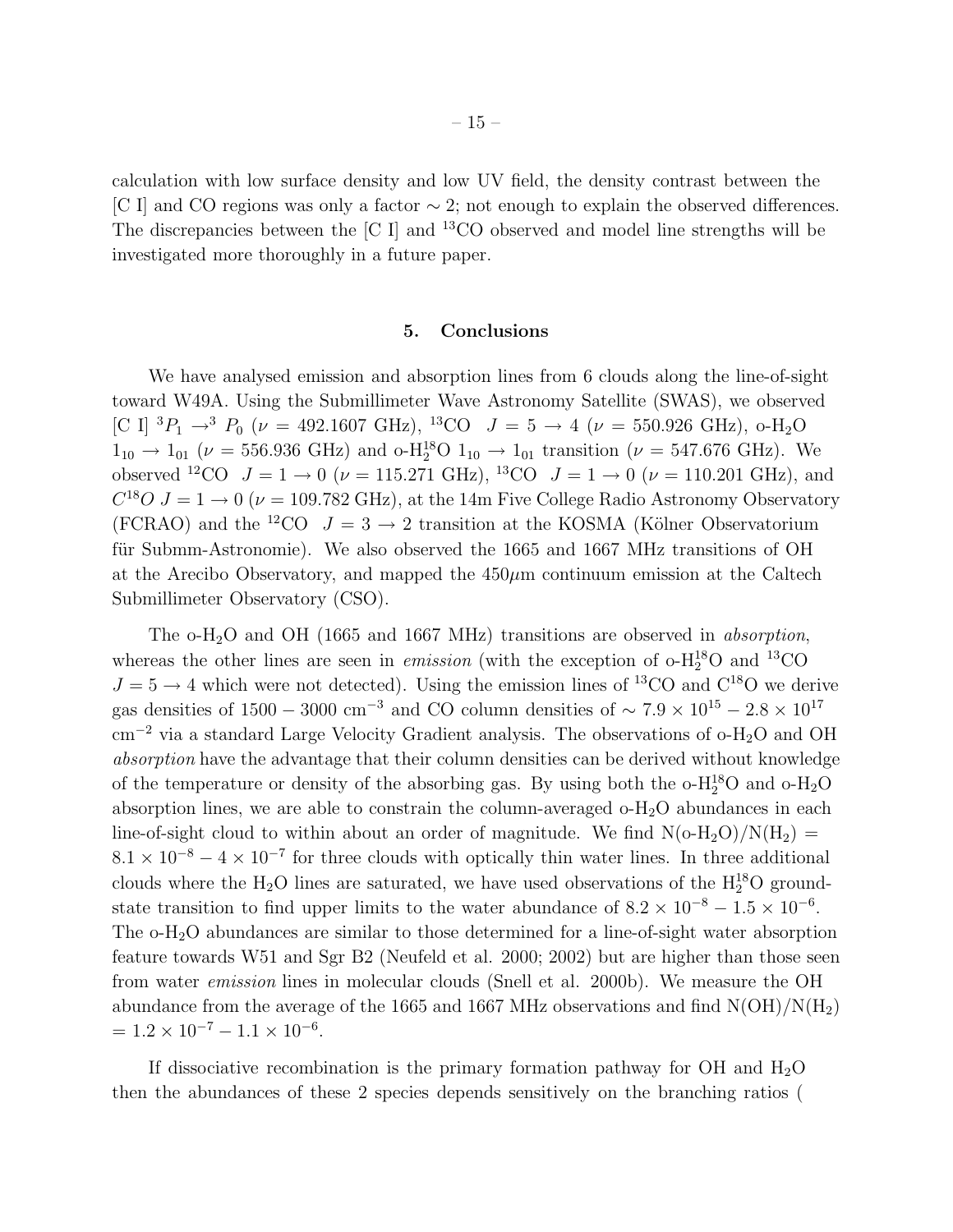$f_{\text{H}_2\text{O}}$ :  $f_{\text{OH}}$ :  $f_{\text{O}}$ ). Observations and theoretical work has set these branching ratios to fairly discrepant values of either 0.25:0.75:0 or 0.05:0.65:0.3. However, based on a simple analytical model, none of the features seen in W49 appear to be consistent with either value of the branching ratio. This suggests that a simple model which incorporates only dissociative recombination is inadequate, and that additional chemical effects need to be considered. Building on the work of Neufeld et al. (2002), our photo-chemistry models provide an additional explanation for the observed  $OH$  and  $H_2O$  column densities by including depth-dependent photodissociation, neutral-neutral reactions which preferentially destroy the OH. The photo-chemistry models can explain the observed OH and  $H_2O$  column densities if  $f_{H_2O} = 0.25$  but not if  $f_{H_2O} = 0.05$ . These gas-phase models are also able to produce results that are consistent with the observed  $H<sub>2</sub>O/CO$  column density ratios, without having to resort to freeze-out of CO molecules onto dust grains. However, it is possible that atomic oxygen can stick to the grains and rapidly converted to water ice which is photodesorbed. One attractive feature of this model is that we can still produce high  $H<sub>2</sub>O$ -to-OH column density ratios in lower density gas (n <  $10<sup>4</sup>$  cm<sup>-3</sup>) with pressures that more closely match those observed in other diffuse clouds.

This work was supported by NASA Grant NAS5-30702 (to SWAS). R.P was also supported through a grant from the Natural Sciences and Engineering Research Council of Canada. The CSO is funded by NSF contract AST 96-15025. The National Astronomy and Ionosphere Center is operated by Cornell University under a Cooperative Agreement with the National Science Foundation. The Five College Radio Astronomy Observatory is operated with the permission of the Metropolitan District Commission, Commonwealth of Massachusetts, and with the support of the National Science Foundation under grant AST 01-00793.

#### REFERENCES

Bensch, F., Leuenhagen, U., Stutzki, J., & Schieder, R. 2003, ApJ, 591, 1013

Bergin, E. A., Melnick, G. J., Stauffer, J. R., Ashby, M. L. N., Chin, G., Erickson, N. R., Goldsmith, P. F., Harwit, M., Howe, J. E., Kleiner, S. C., Koch, D. G., Neufeld, D. A., Patten, B. M., Plume, R., Scheider, R., Snell, R. L., Tolls, V., Wang, Z., Winnewisser, G., & Zhang, Y. F. 2000, ApJ, 539, L129

Bieging, J. H., Wilson, T. L., and Downes, D. 1982, A&A Supp., 49, 607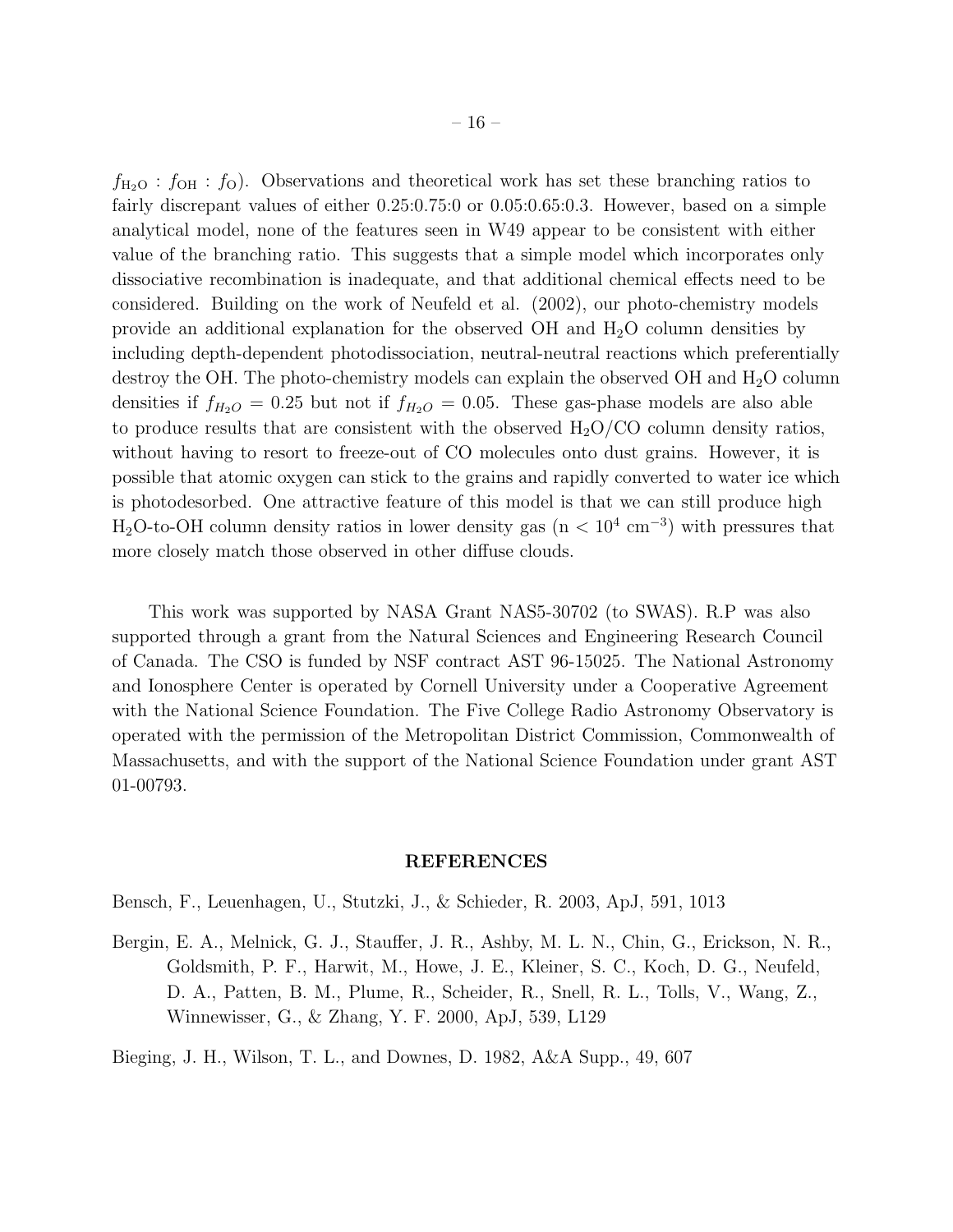- Cernicharo, J., Lim, T., Cox, P., Gonz´alez-Alfonso, E., Caux, E., Swinyard, B. M., Mart´in-Pintado, J., Baluteau, J. P., & Clegg, P. 1997, A&A, 323, L25
- Cohen, N. L., and Willson, R. F. 1981, A&A, 96, 230
- Genzel, R. et al. 1978, A&A, 66, 13
- Greaves, J. S., and Williams, P. G. 1994, A&A, 290, 259.
- Gwinn, C. R., Moran, J. M., and Reid, M. J. 1992, ApJ, 393, 149
- Habing, H. J. 1968, BAN, 19, 42
- Harvey, P. M., Campbell, M. F., and Hoffmann, W. F. 1977, ApJ, 211, 786
- Ingalls, J. G., Chamberlin, R. A., Bania, T. M., Jackson, J. M., lane, A. P., & Stark, A. A. 1997, ApJ, 479, 296
- Jensen, M. J., Bilodeau, R. C., Safvan, C. P., Seirsen, K., Andersen, L. H., Pedersen, H. B., & Heber, O. 2000, ApJ, 543, 764
- Kaufman, M. J., Wolfire, M. G., Hollenbach, D. J., & Luhman, M. L. 1999, ApJ, 527, 795
- Lockhart, I. A., & Goss, W. M. 1978, å, 67, 355
- Lucas, R., and Liszt, H. S. 2000, A&A, 355, 327
- Melnick, G. J., et al. 2000a, ApJ, 539, L87
- Melnick, G. J., et al. 2000b, ApJ, 539, L77
- Moneti, A., Cernicharo, J. & Pardo, J. R. 2001, ApJ, 549, L203
- Mufson, S. L., and Liszt, H. S. 1977, ApJ, 212, 664
- Neau, A., et al. 2000, J. Chem. Phys., 113, 1762
- Neufeld, D. A., et al. 2000, ApJ, 539, L111
- Neufeld, D.A., Kaufman, M. J., Goldsmith, P. F., Hollenbach, D. J., and Plume, R. 2002, ApJ, 580, 278
- Nyman, L.-Å. 1983, A&A, 120, 307
- Plume, R., Jaffe, D. T., Tatematsu, K., Evans, N. J., & Keene, J. 1999, ApJ, 512, 768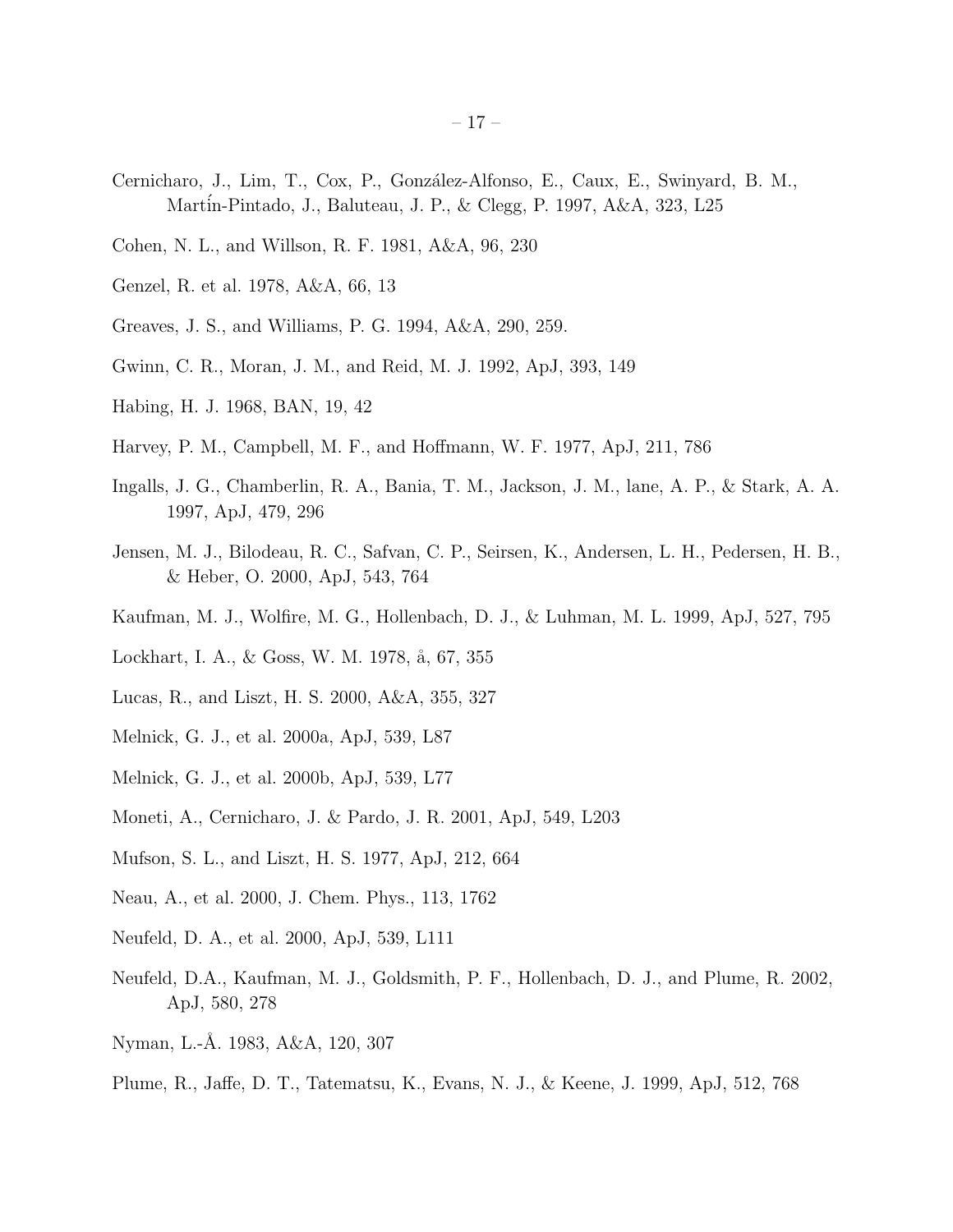- Radhakrishnan, V., Goss, W. M., Murray, J. D., Brooks, J. W. 1972, ApJ Supp, 24, 49
- Schloerb, F. P., Snell, R. L., and Schwartz, P. R. 1987, ApJ, 319, 426
- Snell, R. L., et al. 2000a, ApJ, 539, L93
- Snell, R. L., et al. 2000b, ApJ, 539, L101
- Spaans, M., Neufeld, D., Lepp, S., Melnick, G. J., and Stauffer, J. 1998, ApJ, 503, 780
- Stark, R. & van Dishoeck, E. F. 1994, A&A, 286 L43
- Stark, R., Wesselius, P. R., van Dishoeck, E., & Laureijs, R. J. 1996, A&A, 311, 282
- Vastel, C., Caux, E., Ceccarelli, C., Castets, A., Gry, C., and Baluteau, J. P. 2000, A&A, 357, 994
- Vejby-Christensen, L., Andersen, L. H., Heber, O., Kella, D., Pedersen, H. B., Schmidt, H. T., and Zajfman, D. 1997, ApJ, 483, 531.
- Ward-Thompson, D., and Robson, E. 1990, MNRAS, 244, 458
- Williams, T. L., Adams, N. G., Babcock, L. M., Herd, C. R., and Geoghegan, M. 1996, MNRAS, 282, 413.

<sup>– 18 –</sup>

This preprint was prepared with the AAS IATEX macros v4.0.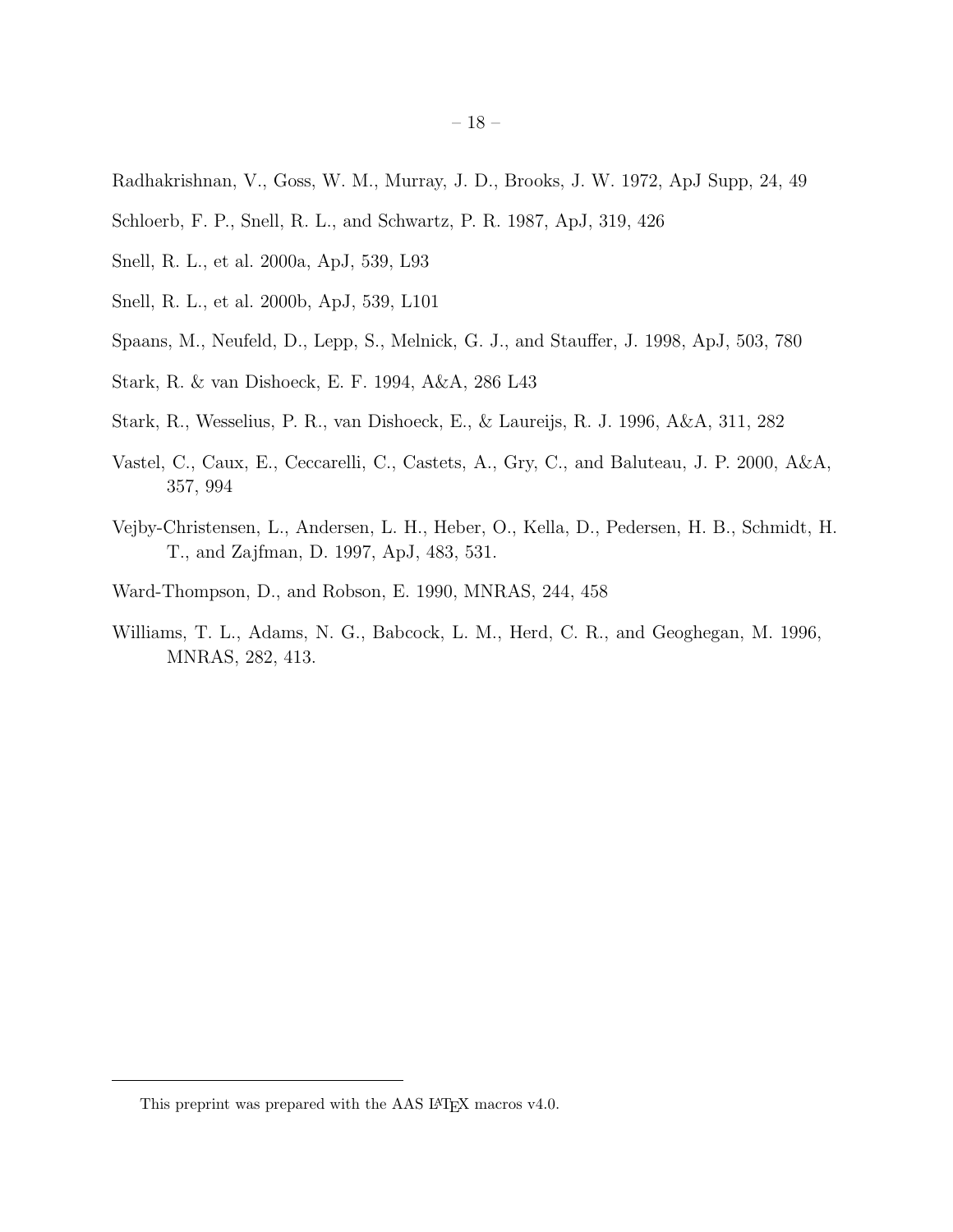| Telescope    | Line                                   | On Source Int. Time $1\sigma$ rms |      |
|--------------|----------------------------------------|-----------------------------------|------|
|              |                                        | (hours)                           | (mK) |
| <b>SWAS</b>  | [C I] ${}^3P_1 \rightarrow {}^3P_0$    | 405                               | 5    |
| .            | <sup>13</sup> CO $J = 5 \rightarrow 4$ | 63                                | 8    |
| .            | $H_2O 1_{10} \rightarrow 1_{01}$       | 63                                | 8    |
| .            | $H_2^{18}O 1_{10} \rightarrow 1_{01}$  | 342                               | 5    |
| <b>FCRAO</b> | <sup>12</sup> CO $J = 1 \rightarrow 0$ | 3                                 | 50   |
| .            | <sup>13</sup> CO $J=1\rightarrow 0$    | 3.2                               | 14   |
| .            | $C^{18}O$ $J=1 \rightarrow 0$          | 4                                 | 13   |
| KOSMA        | <sup>12</sup> CO $J=3\rightarrow 2$    | 0.5                               | 60   |
| Arecibo      | OH 1665 MHz                            | 0.17                              | 517  |
| .            | <b>OH 1667 MHz</b>                     | 0.17                              | 673  |

Table 1: Spectral Line Observations of W49A

Table 2: Gaussian Fit Parameters for the Line-of-Sight Absorption Features: $H_2O \& H_2^{18}O$ 

| Line                                  | $\Delta T_A^{*1}$ | $V_{LSR}$     | $\Delta V_{FWHM}$ | $\int \Delta T_A^* dV$  | $F_l/F_c$ | $\tau_{o}$ |
|---------------------------------------|-------------------|---------------|-------------------|-------------------------|-----------|------------|
|                                       | $(\mathrm{K})$    | $(km s^{-1})$ | $(km s^{-1})$     | $(K \text{ km s}^{-1})$ |           |            |
| $H_2O 1_{10} \rightarrow 1_{01}$      | $-0.067$          | 33.5          | 3.5               | $-0.25$                 | 0.22      | 1.9        |
| .                                     | $-0.080$          | 39.5          | 4.1               | $-0.35$                 | 0.06      | > 2.7      |
| .                                     | $-0.051$          | 53.5          | 6.0               | $-0.33$                 | 0.40      | 1.0        |
| .                                     | $-0.085$          | 59.6          | 4.0               | $-0.37$                 | 0.006     | > 5.1      |
| .                                     | $-0.073$          | 63.3          | 2.7               | $-0.21$                 | 0.15      | >1.9       |
| $\cdots$                              | $-0.032$          | 68.0          | 5.0               | $-0.17$                 | 0.63      | 0.5        |
| $H_2^{18}O 1_{10} \rightarrow 1_{01}$ | $<-0.012$         | 34.0          | 4.6               | $<-0.059$               | > 0.86    | < 0.15     |
| .                                     | $<-0.006$         | 39.8          | 3.2               | $<-0.020$               | > 0.93    | < 0.07     |
| .                                     | $<-0.003$         | 54.0          | 5.0               | $<-0.015$               | > 0.97    | < 0.04     |
| $\cdots$                              | $< -0.007$        | 59.5          | 3.4               | $<-0.025$               | > 0.92    | < 0.09     |
| .                                     | $<-0.003$         | 63.3          | 2.7               | $<-0.010$               | > 0.97    | < 0.04     |
|                                       | $< -0.003$        | 69.0          | 5.1               | $<-0.015$               | > 0.97    | < 0.04     |

 $1 - \Delta T_A^*$  denotes the baseline subtracted antenna temperature which, for absorption lines, is a negative quantity.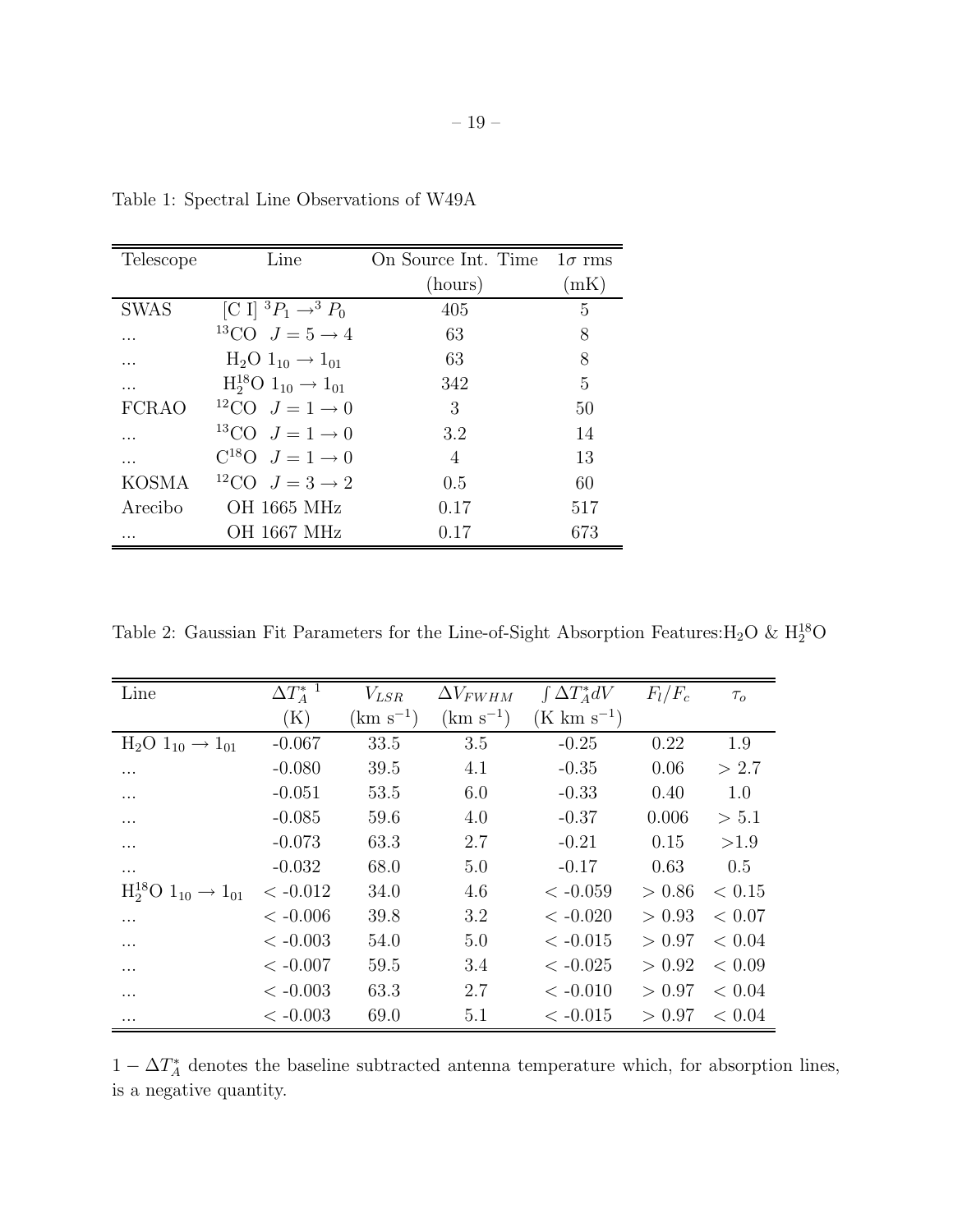Table 3: Gaussian Fit Parameters for the Line-of-Sight Emission Features: [C I]

| Line                                | $\Delta T_A^*$ | $V_{LSR}$     | $\Delta V_{FWHM}$ | $\int \Delta T_A^* dV$ | $\int \Delta T_A^* dV$ (corrected) <sup>1</sup> |
|-------------------------------------|----------------|---------------|-------------------|------------------------|-------------------------------------------------|
|                                     | K)             | $(km s^{-1})$ | $(km s^{-1})$     | $(K \ km s^{-1})$      | $(K \text{ km s}^{-1})$                         |
| [C I] ${}^3P_1 \rightarrow {}^3P_0$ | 0.11           | 34.0          | 4.6               | 0.56                   | 1.00                                            |
| $\cdots$                            | 0.45           | 39.8          | 3.2               | 1.52                   | 1.26                                            |
| $\cdots$                            | 0.13           | 54.0          | 5.0               | 0.71                   | 0.65                                            |
| $\cdots$                            | 0.36           | 59.5          | 3.4               | 1.35                   | 0.66                                            |
| $\cdots$                            | 0.62           | 63.3          | 2.7               | 1.76                   | 2.90                                            |
| $\cdots$                            | 0.12           | 69.0          | 5.1               | 0.70                   | 0.44                                            |

<sup>1</sup> - Corrected to a a 1.5' beam (see Section 4.2).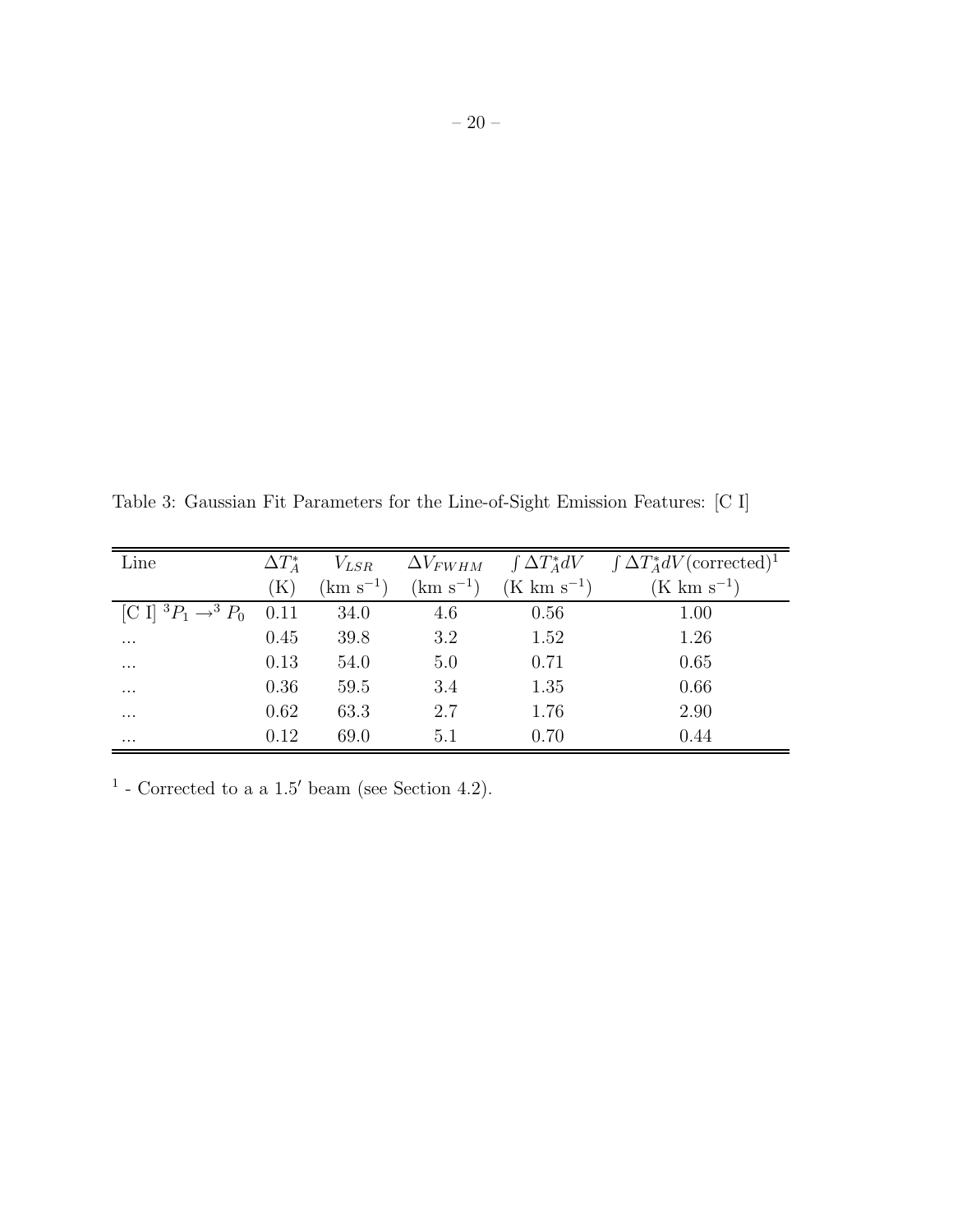– 21 –

| Line                                     | $\Delta T_A^*$ | $V_{LSR}$     | $\Delta V_{FWHM}$        | $\int \Delta T_A^* dV$ |
|------------------------------------------|----------------|---------------|--------------------------|------------------------|
|                                          | (K)            | $(km s^{-1})$ | $(km s^{-1})$            | $(K \ km \ s^{-1})$    |
| $12^{\circ}$ CO<br>$J=1\rightarrow 0^a$  | 0.41           | 33.5          | 2.0                      | 0.88                   |
|                                          | 1.43           | 39.3          | 3.0                      | 4.57                   |
|                                          | 0.33           | 54.0          | 3.7                      | 1.33                   |
|                                          | 0.76           | 59.0          | 3.3                      | 2.62                   |
|                                          | 1.47           | 63.0          | 2.9                      | 4.64                   |
| .                                        | 0.36           | 69.0          | 2.4                      | 0.94                   |
| <sup>12</sup> CO $J = 3 \rightarrow 2$   | 1.42           | 39.3          | 3.0                      | 4.61                   |
|                                          | 0.24           | 54.0          | 3.5                      | 0.88                   |
|                                          | 0.59           | 58.5          | 3.3                      | 2.08                   |
|                                          | 1.49           | 63.0          | 2.7                      | 4.22                   |
|                                          | 0.31           | 69.0          | 5.1                      | 1.68                   |
| <sup>13</sup> CO $J = 1 \rightarrow 0^a$ | 0.03           | 33.5          | $2.5\,$                  | 0.09                   |
|                                          | 0.68           | 39.4          | 1.7                      | 1.23                   |
|                                          | 0.02           | 53.5          | 6.0                      | 0.11                   |
|                                          | 0.13           | 59.4          | 3.2                      | 0.45                   |
|                                          | 0.96           | 63.1          | 1.5                      | 1.52                   |
| .                                        | 0.03           | 68.7          | 4.6                      | 0.15                   |
| <sup>13</sup> CO $J = 5 \rightarrow 4$   | < 0.008        |               | $\overline{\phantom{a}}$ |                        |
| $C^{18}O$ $J=1 \rightarrow 0^a$          | 0.09           | 39.4          | 1.0                      | 0.09                   |
| .                                        | 0.18           | 63.1          | 1.0                      | 0.19                   |

Table 4: Gaussian Fit Parameters for the Emission Features: CO Isotopologues

 $^a$  - data smoothed to  $1.5'$  resolution.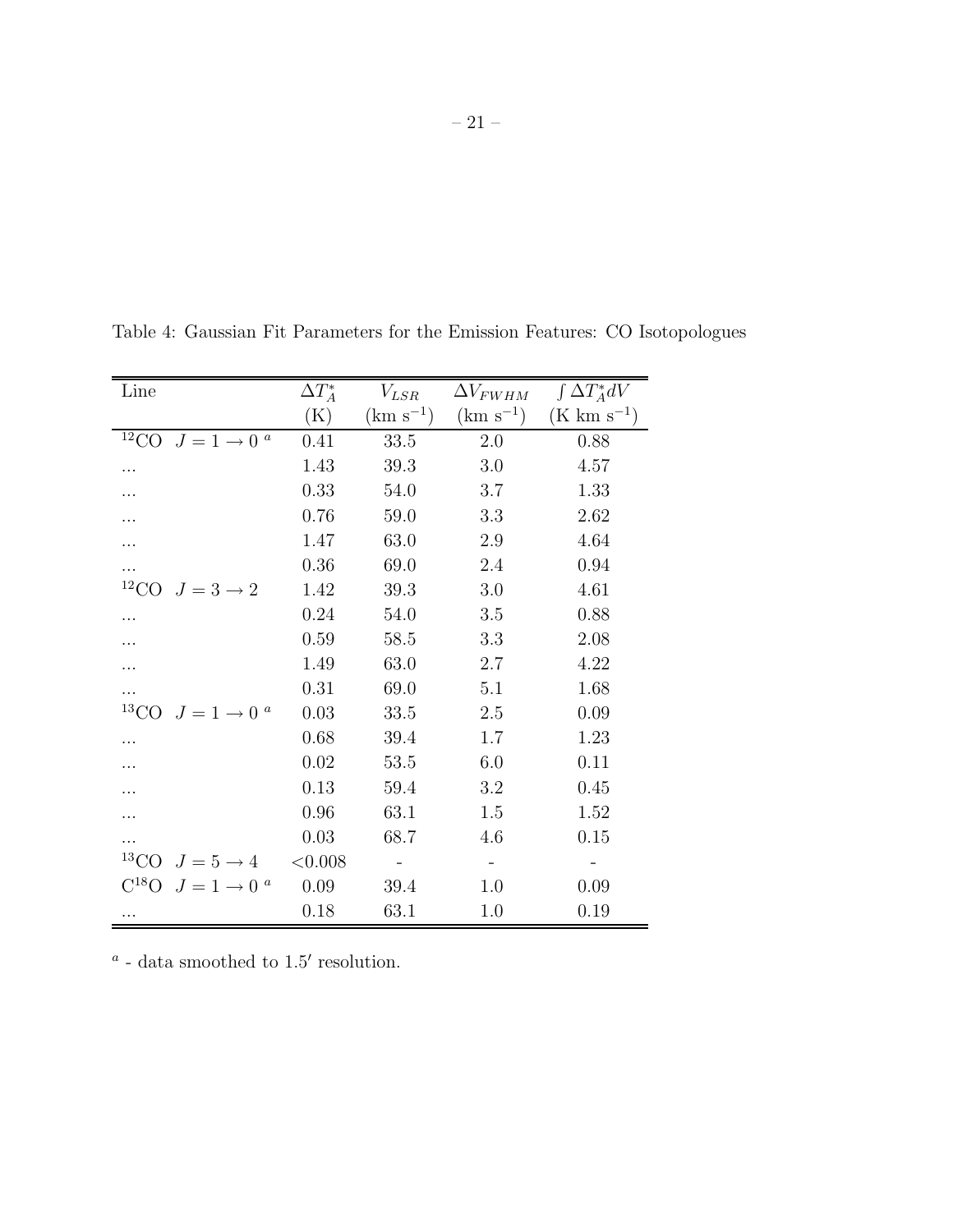| Line               | $\Delta T_A^*$ | $V_{LSR}$     | $\Delta V_{FWHM}$ | $\int \Delta T_A^* dV$  | $F_l/F_c$ | $\tau_{o}$ |
|--------------------|----------------|---------------|-------------------|-------------------------|-----------|------------|
|                    | $(\mathrm{K})$ | $(km s^{-1})$ | $(km s^{-1})$     | $(K \text{ km s}^{-1})$ |           |            |
| OH 1665 MHz        | $-1.3$         | 33.6          | 3.5               | $-4.8$                  | 0.995     | 0.005      |
| .                  | $-8.3$         | 39.3          | 1.7               | $-15.4$                 | 0.967     | 0.034      |
| .                  | $-1.9$         | 54.2          | 4.7               | $-9.7$                  | 0.992     | 0.008      |
| .                  | $-3.9$         | 59.8          | 3.5               | $-14.5$                 | 0.984     | 0.016      |
| $\cdots$           | $-14.2$        | 62.9          | 1.8               | $-27.1$                 | 0.943     | 0.059      |
| .                  | $-1.0$         | 68.8          | 2.8               | $-3.0$                  | 0.996     | 0.004      |
| <b>OH 1667 MHz</b> | $-3.9$         | 33.6          | 3.4               | $-14.3$                 | 0.985     | 0.016      |
| .                  | $-8.1$         | 39.3          | 2.4               | $-20.8$                 | 0.968     | 0.033      |
| .                  | $-3.9$         | 54.2          | 4.7               | $-19.6$                 | 0.985     | 0.016      |
| $\cdots$           | $-12.0$        | 59.8          | 2.9               | $-37.6$                 | 0.952     | 0.049      |
| .                  | $-24.6$        | 62.9          | 1.8               | $-46.4$                 | 0.902     | 0.103      |
| .                  | $-1.5$         | 68.8          | 2.8               | $-4.5$                  | 0.994     | 0.006      |

Table 5: Gaussian Fit Parameters for the Line-of-Sight Absorption Features: OH

Table 6: LVG Model Results

| $V_{LSR}$     | $\log(n_{H_2})$ | $log(N(^{13}CO))$ | $A_V^b$ | $\log(N(C^o))$  | $N(C^o)/N(^{12}CO)^a$ |
|---------------|-----------------|-------------------|---------|-----------------|-----------------------|
| $(km s^{-1})$ | $\rm (cm^{-3})$ | $\rm (cm^{-2})$   | mag)    | $\rm (cm^{-2})$ |                       |
| 33.5          | 3.48            | 14.16             | 0.1     | 16.48           | 3.8                   |
| 39.4          | 3.52            | 15.44             | 1.9     | 16.99           | 0.6                   |
| 53.5          | 3.48            | 14.37             | 0.2     | 16.59           | 3.0                   |
| 59.4          | 3.48            | 14.92             | 0.6     | 16.91           | 1.8                   |
| 63.1          | 3.18            | 15.70             | 3.4     | 17.20           | 0.6                   |
| 68.7          | 3.48            | 14.45             | 0.2     | 16.56           | 2.3                   |

a Assuming  $N(^{12}CO)$ : $N(^{13}CO) = 55:1$ .

b The visual extinction in the CO emitting layer. Add approximately 2 magnitudes to get the  $\it total$   ${\rm A}_V.$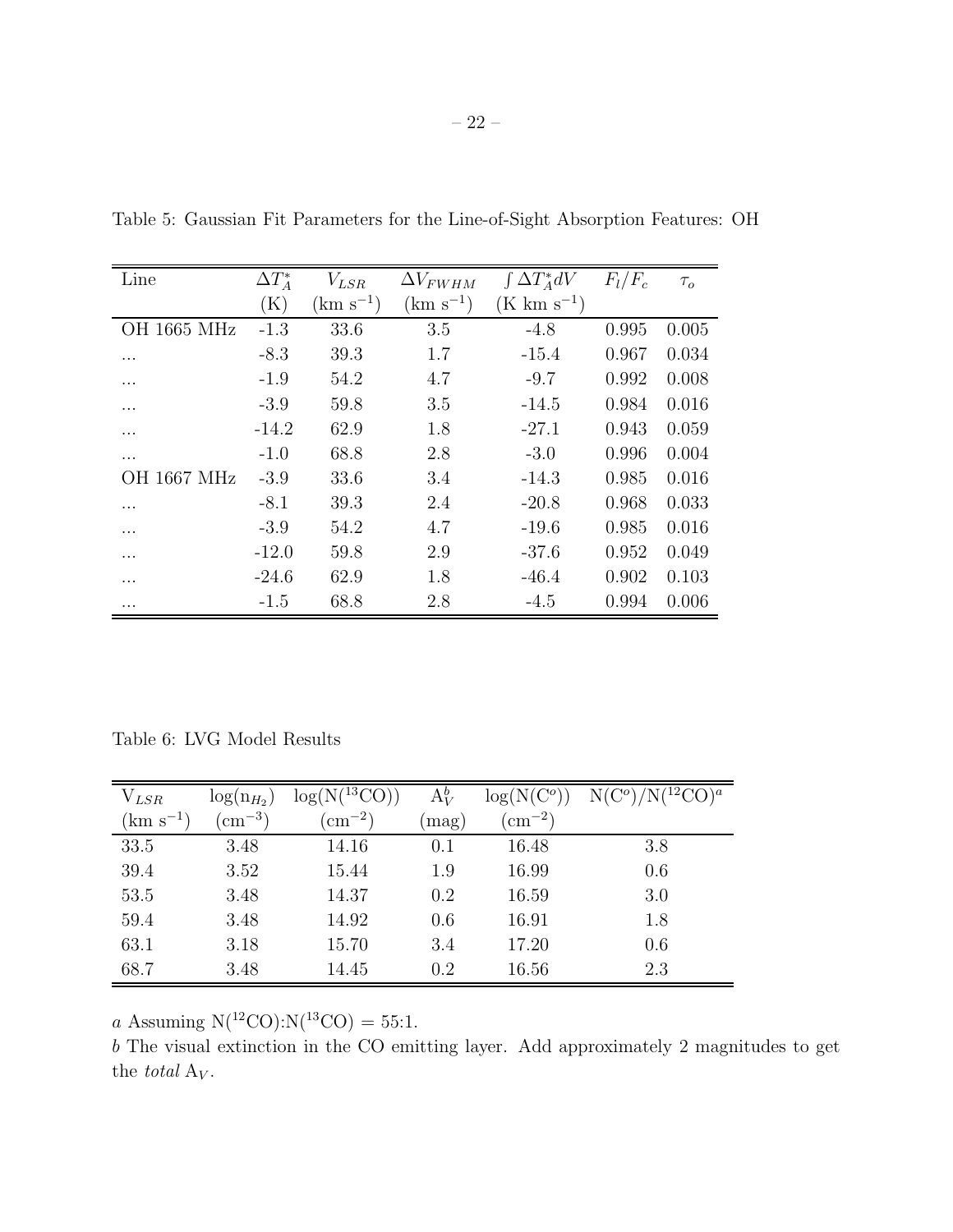Table 7: Estimated Water Column Densities and Abundances in W49A

|                                                         |                        |                        | $V_{LSR}$ (km s <sup>-1</sup> ) |                        |                        |                        |
|---------------------------------------------------------|------------------------|------------------------|---------------------------------|------------------------|------------------------|------------------------|
|                                                         | 33.5                   | 39.5                   | 53.5                            | 59.6                   | 63.3                   | 68.0                   |
| $\tau_o (o - H_2^{18}O) \Delta V$ (km s <sup>-1</sup> ) | < 0.69                 | < 0.23                 | < 0.18                          | < 0.29                 | < 0.10                 | < 0.18                 |
| $N(o-H_2^{18}O)$ (cm <sup>-2</sup> )                    | $< 3.2 \times 10^{12}$ | $< 1.1 \times 10^{12}$ | $< 8.4 \times 10^{11}$          | $< 1.3 \times 10^{12}$ | $< 4.5 \times 10^{11}$ | $< 8.6 \times 10^{11}$ |
| $N(o-H_2O)^{a}$ (cm <sup>-2</sup> )                     | $< 1.6 \times 10^{15}$ | $< 5.4 \times 10^{14}$ | $< 4.2 \times 10^{14}$          | $< 6.7 \times 10^{14}$ | $< 2.3 \times 10^{14}$ | $< 4.3 \times 10^{14}$ |
| $\tau_o(o-H_2O)\Delta V$ (km s <sup>-1</sup> )          | 6.5                    | >11.3                  | 6.2                             | > 20.6                 | > 5.2                  | 2.6                    |
| $N(o-H_2O)$ (cm <sup>-2</sup> )                         | $3.2 \times 10^{13}$   | $> 5.5 \times 10^{13}$ | $3.0 \times 10^{13}$            | $> 1.0 \times 10^{14}$ | $> 2.5 \times 10^{13}$ | $1.3 \times 10^{13}$   |
| $N(CO)^{b}$ (cm <sup>-2</sup> )                         | $8.0 \times 10^{15}$   | $1.5 \times 10^{17}$   | $1.3 \times 10^{16}$            | $4.6 \times 10^{16}$   | $2.8 \times 10^{17}$   | $1.6 \times 10^{16}$   |
| $N(o-H_2O)/N(H_2)$ <sup>c</sup>                         | $< 2.0 \times 10^{-5}$ | $< 3.6 \times 10^{-7}$ | $< 3.3 \times 10^{-6}$          | $< 1.5 \times 10^{-6}$ | $< 8.2 \times 10^{-8}$ | $< 2.8 \times 10^{-6}$ |
| $N(\rho - H_2O)/N(H_2)^d$                               | $4.0 \times 10^{-7}$   | $> 3.6 \times 10^{-8}$ | $2.3 \times 10^{-7}$            | $> 2.2 \times 10^{-7}$ | $> 9.2 \times 10^{-9}$ | $8.1 \times 10^{-8}$   |

a Assumes  $N(\rm{H}_2^{16}O)/N(\rm{H}_2^{18}O) = 500$ .

b From LVG calculations (this paper) assuming  $N(^{12}CO)$ : $N(^{13}CO) = 55:1$ .

c From the H<sub>2</sub><sup>18</sup>O results assuming that CO:H<sub>2</sub> = 10<sup>-4</sup>.<br>d From the H<sub>2</sub>O results assuming that CO:H<sub>2</sub> = 10<sup>-4</sup>.

Table 8: Estimated OH Column Densities and Abundances in W49

|                                                    | $V_{LSR}$ (km s <sup>-1</sup> ) |                      |
|----------------------------------------------------|---------------------------------|----------------------|
|                                                    | 54.2                            | 68.8                 |
| $\tau_o \Delta V (1665 MHz)$ (km s <sup>-1</sup> ) | 0.04                            | 0.01                 |
| $\tau_o \Delta V (1667 MHz)$ (km s <sup>-1</sup> ) | 0.08                            | 0.02                 |
| N(OH)                                              | $1.4 \times 10^{14}$            | $3.5 \times 10^{13}$ |
| $N(OH)/N(H_2)$                                     | $1.1 \times 10^{-6}$            | $2.3 \times 10^{-7}$ |
| $N(H_2O)_{tot}^a/N(OH)$                            | 0.26                            | 0.43                 |

<sup>a</sup> - From Table 7, row  $5 \times 4/3$  to account for the ortho/para ratio.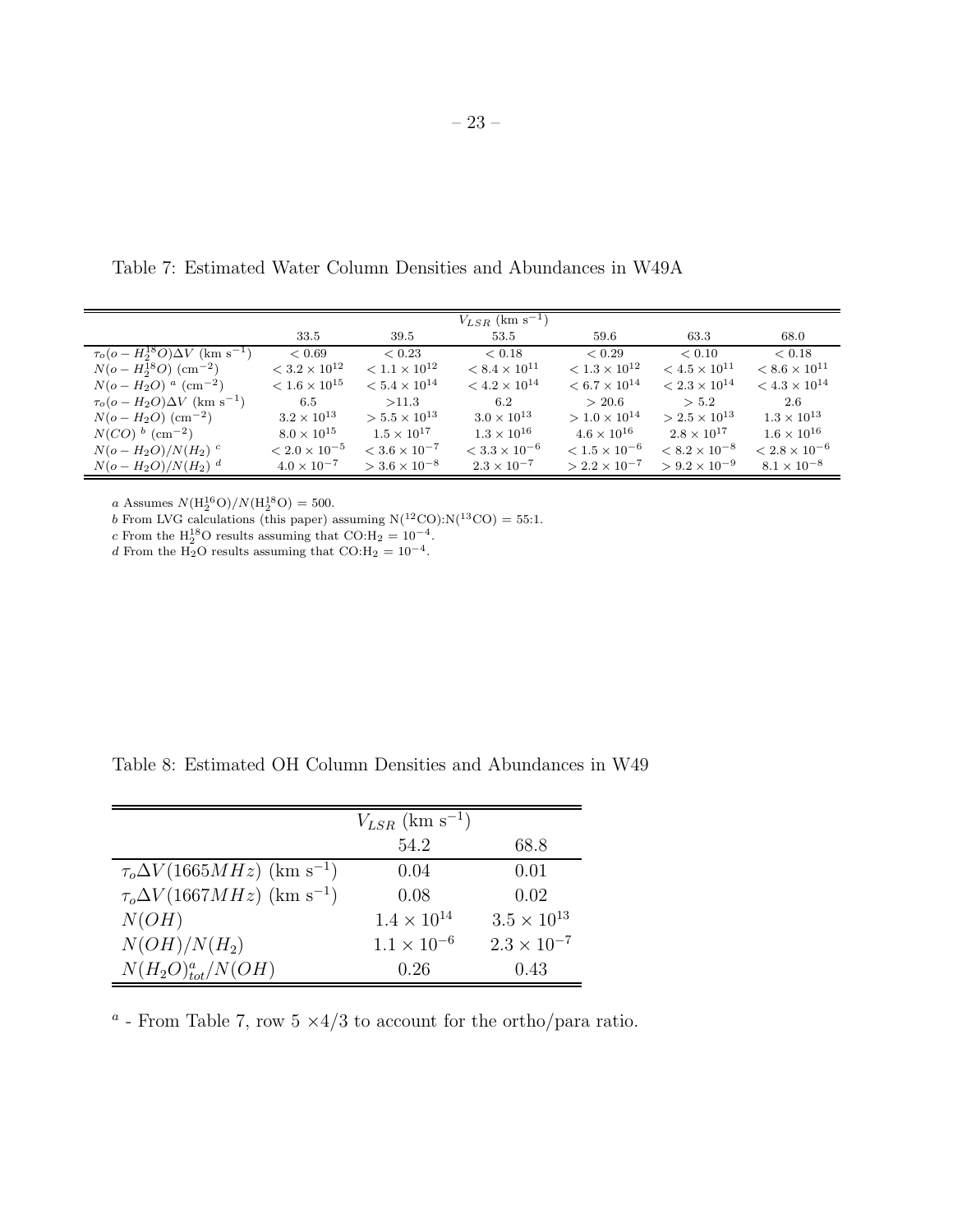

W49 450 $\mu$ m Flux

Fig. 1.—450  $\mu$ m continuum emission from W49A from SHARC at the CSO with a beamsize of approximately 9′′. The peak flux is <sup>∼</sup> 700 Jy but the image scale is truncated at 300 Jy to better show the weak, extended emission.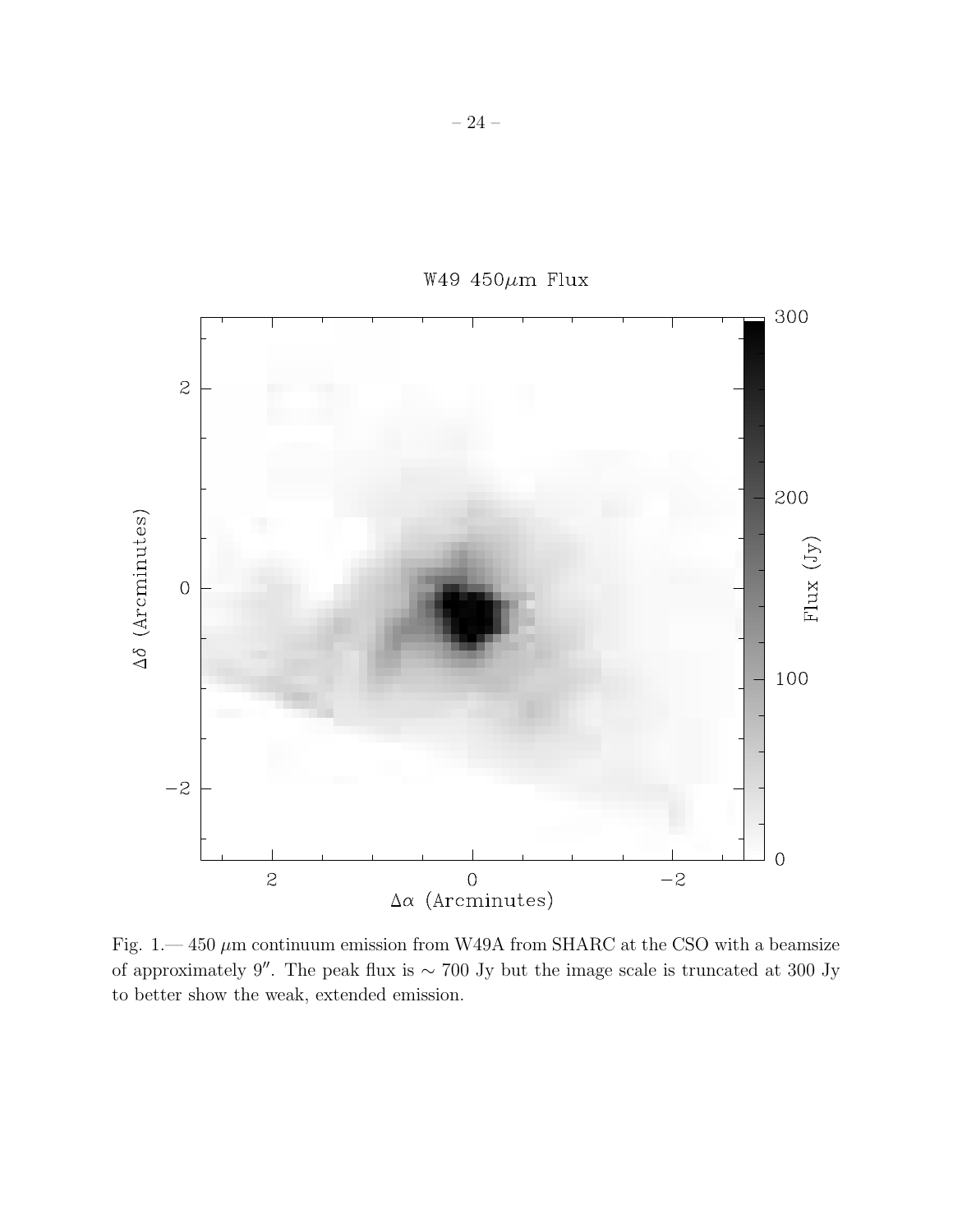

Fig. 2.— Comparison of the 3 spectral lines detected by SWAS in W49A. (top)  $H_2^{16}O 1_{10}-1_{01}$ . (middle) [C I]  ${}^{3}P_{1}-{}^{3}P_{0}$ . (bottom)  ${}^{13}CO$   $J=5\rightarrow 4$ .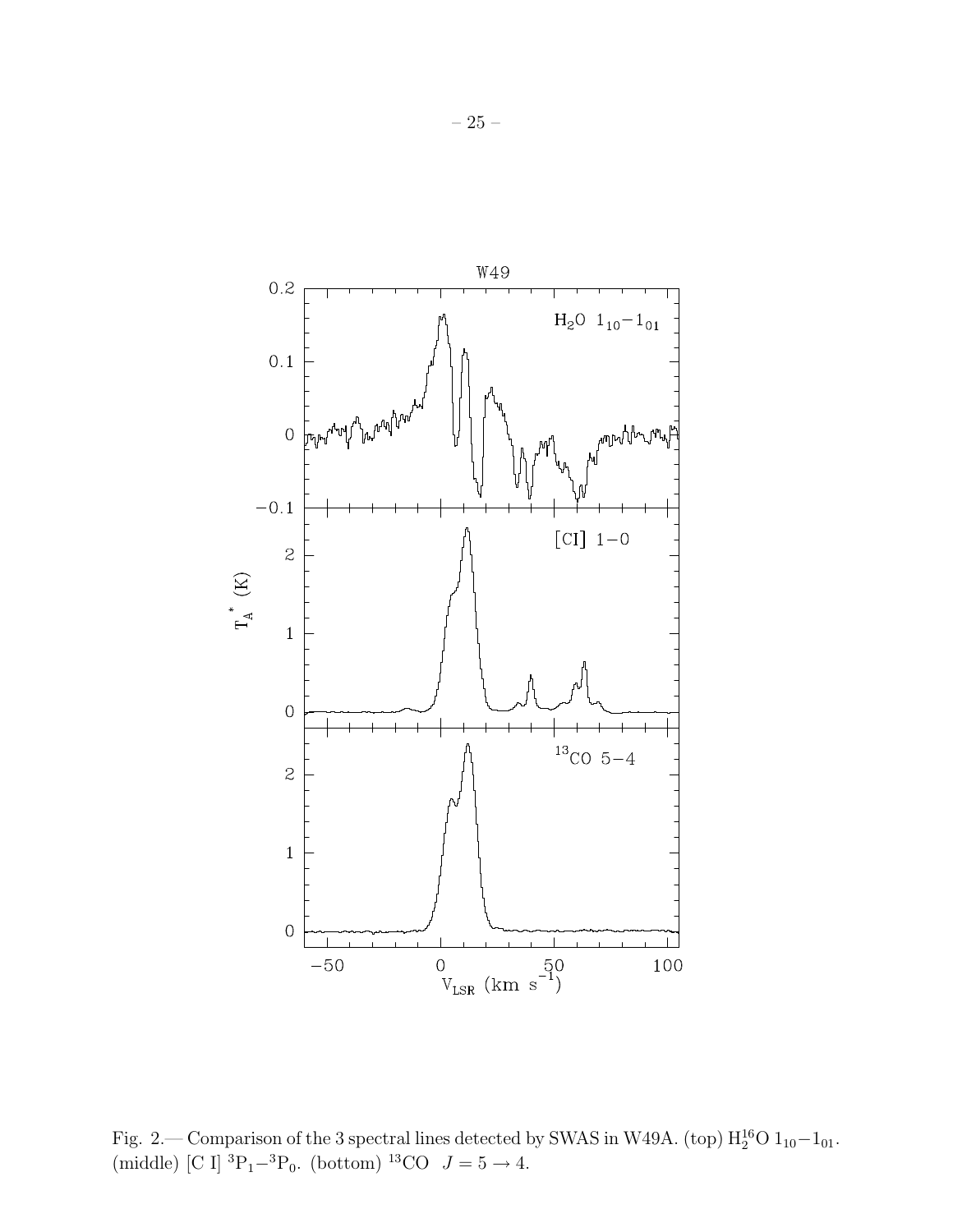

Fig. 3.— Comparison of the FCRAO and KOSMA observations of W49A. All spectra have been smoothed to the angular resolution of the SWAS <sup>13</sup>CO  $J = 5 \rightarrow 4$  line (~ 3.8').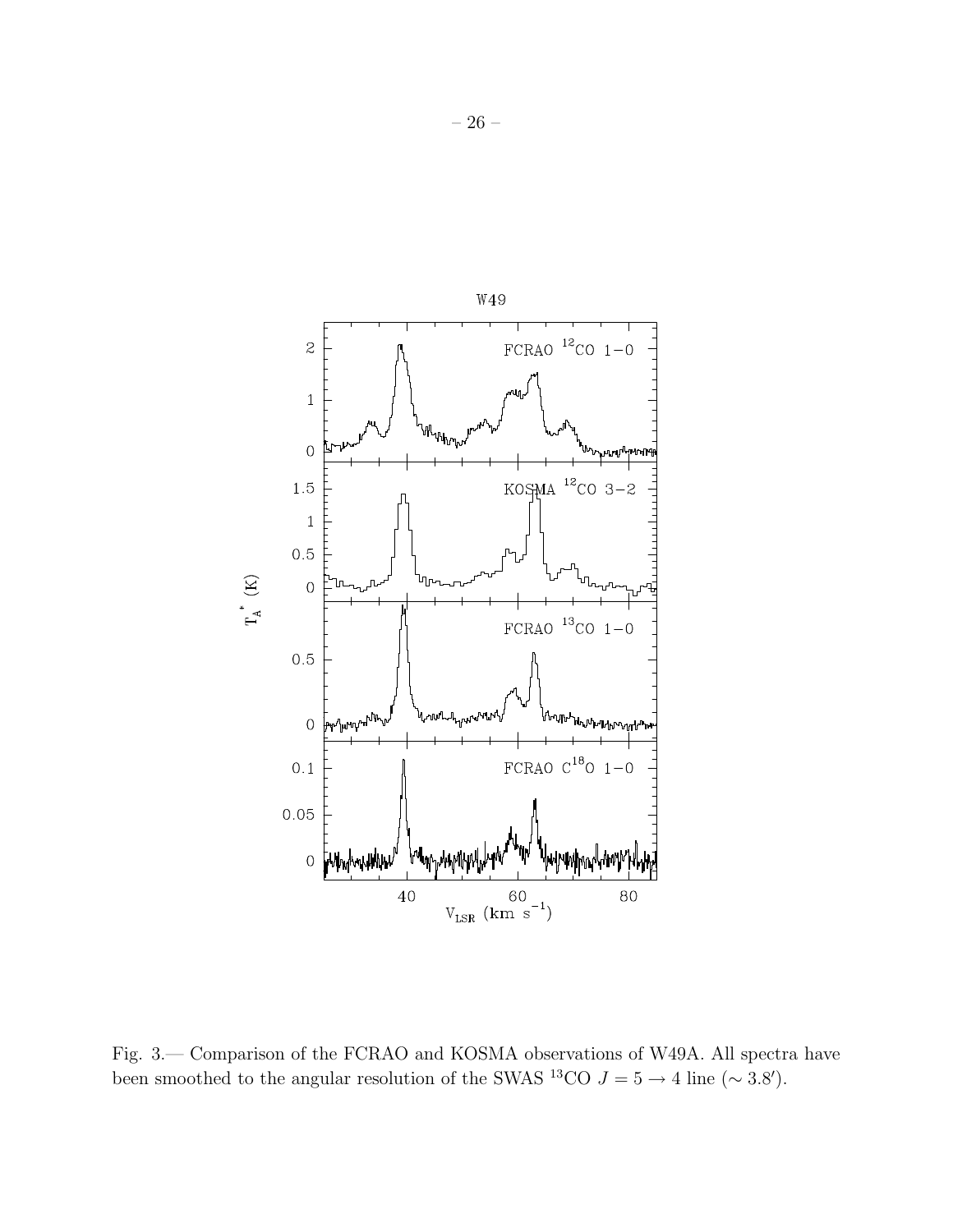

Fig. 4.— Line to continuum flux ratio in W49A for the SWAS observations of (top)  $\rm H_2^{16}O$  $1_{10} - 1_{01}$  and (bottom)  $\rm H_2^{18}O$   $1_{10} - 1_{01}$ . To account for slight tilts and curvatures in the raw spectra, 1st order baselines were subtracted from the  $\rm H_2^{16}O$  and  $\rm H_2^{18}O$  spectra, prior to calculating the line to continuum flux ratios.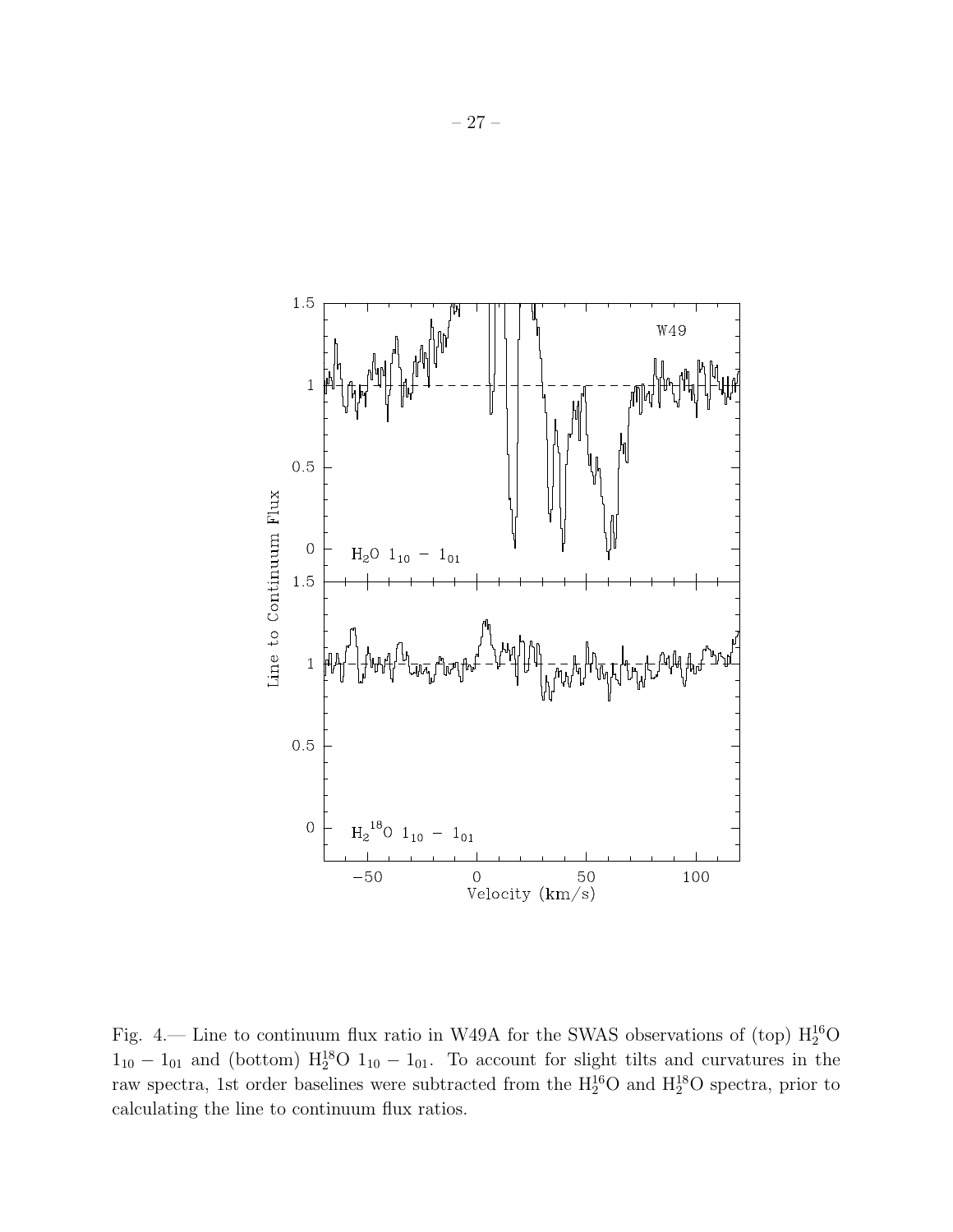

Fig. 5.— Line to continuum flux ratio in W49A for the Arecibo observations of the (top) OH 1667 MHz and (bottom) OH 1665 MHz lines.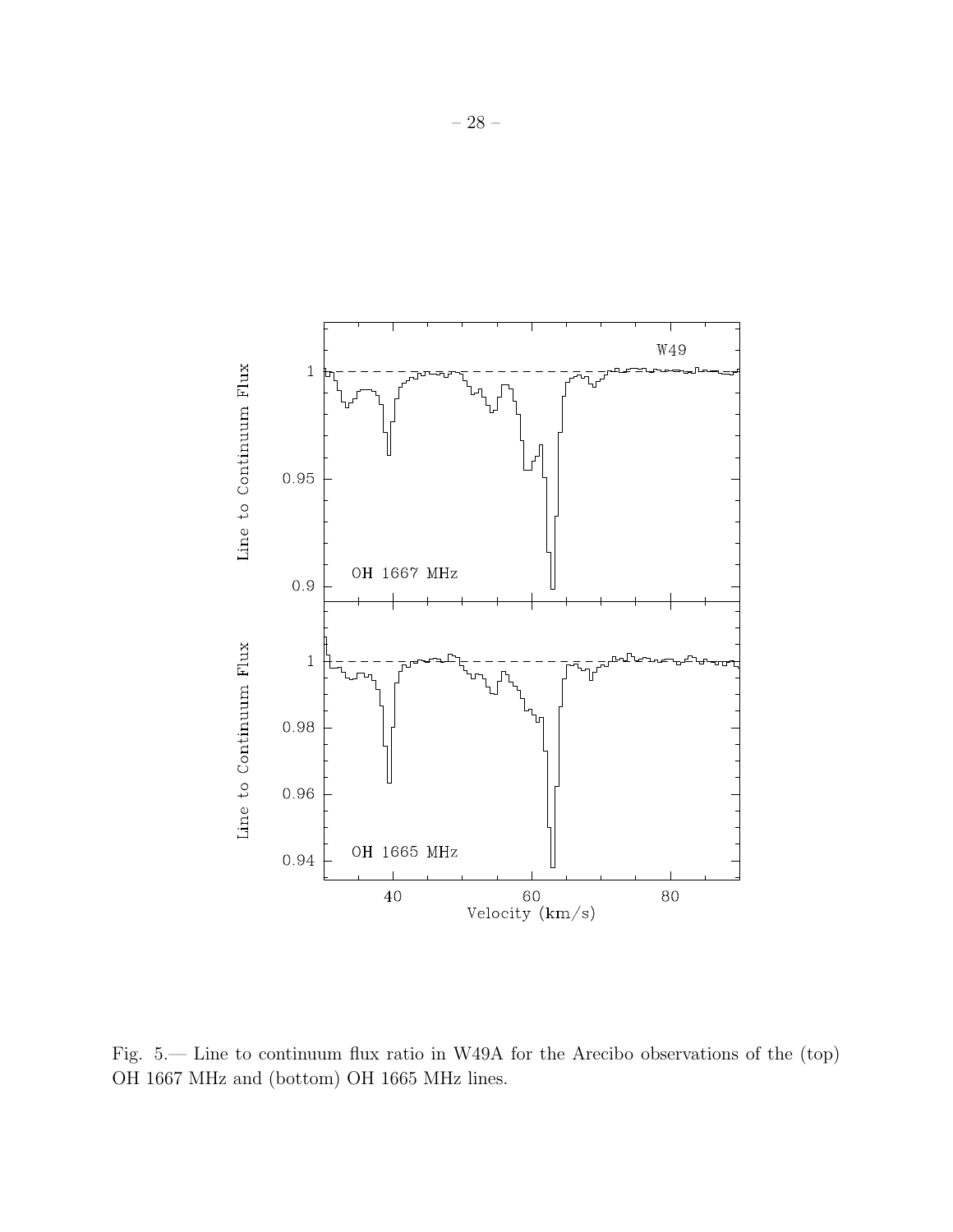

Fig. 6.— Comparison of observations/limits with results of PDR models. Observations are indicated by a black dot or line labeled with the OH velocity of the feature. Model results are shown for clouds with  $G_o = 1.7$  and  $A_V = 1$  (solid curve), 2 (dashed curve), 3 (dotted curve), and 4 (dash-dotted curve). For each  $A_V$ , results are shown for cloud densities of  $10^2$ ,  $10^3$  and  $10^4$  cm<sup>-3</sup>, from left to right respectively along each curve. A single point (labeled as "grain") indicates the computed H<sub>2</sub>O and OH column densities from a model with  $n = 10^2$  cm<sup>-3</sup>,  $A_V = 3$ , and the catalytic formations of water on grain surfaces followed by photodesorption. Straight dashed lines follow from the analytical model of Neufeld et al. (2002), where the upper line is for branching ratio  $f_{\text{H}_2\text{O}}$  :  $f_{\text{OH}}$  :  $f_{\text{O}}$  of 0.05:0.65:0.30 and the lower line is for 0.25:0.75:0.0.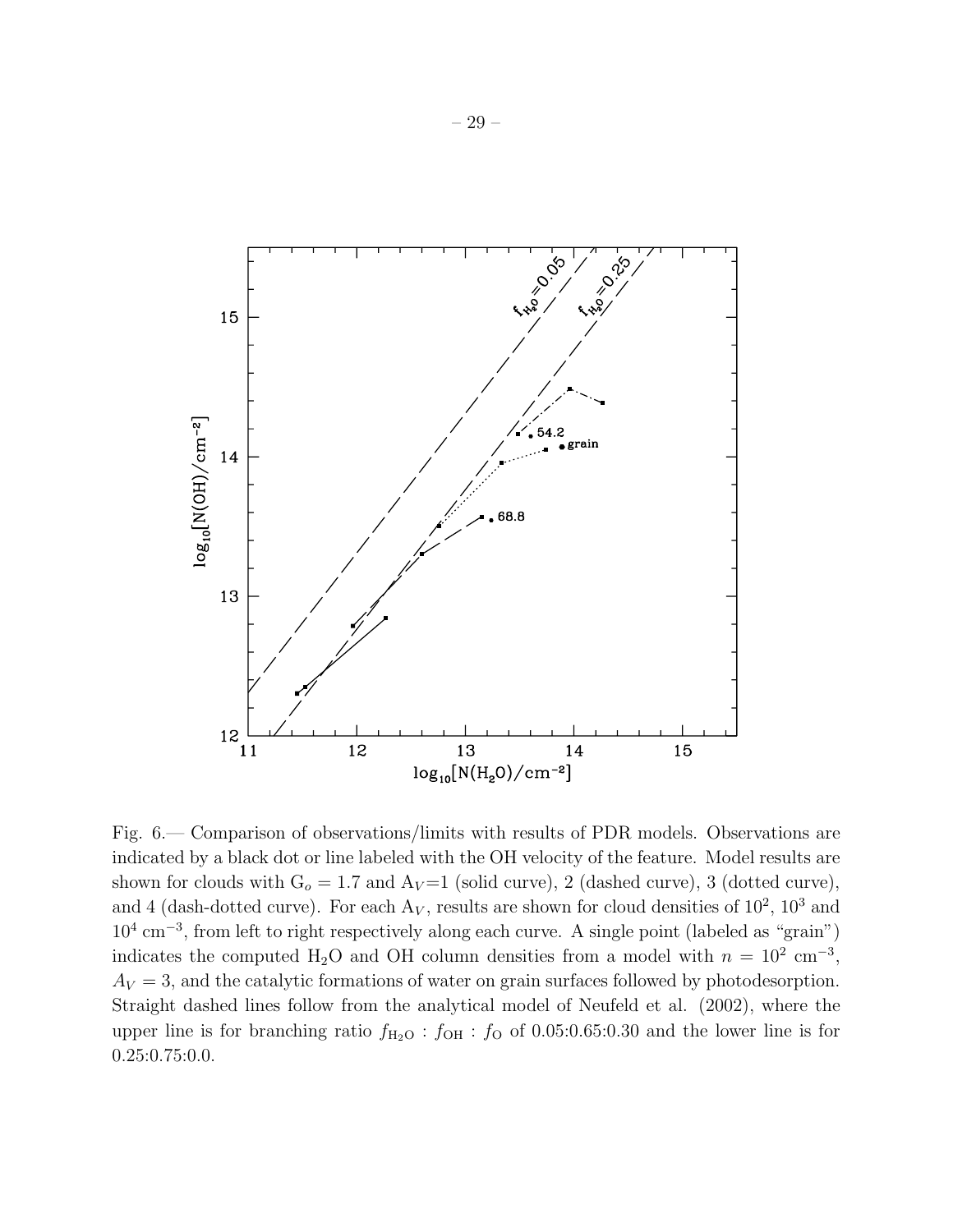

Fig. 7.— Comparison of the H<sub>2</sub>O and CO observations with results of PDR models. Observations are indicated by the horizontal lines indicating the upper and lower limits of the  $H_2O$  column densities as determined from the  $H_2^{18}O$  and  $H_2O$  observations respectively, and are labeled with the  $H_2O$  velocity of the feature. Model results are shown for clouds with  $G<sub>o</sub> = 1.7$  and  $A<sub>V</sub>=1$  (solid line), 2 (dashed line), 3 (dotted line), and 4 (dash-dotted line). For each  $A_V$ , results are shown for cloud densities of 10<sup>2</sup>, 10<sup>3</sup> and 10<sup>4</sup> cm<sup>-3</sup>, from bottom to top respectively along each curve.